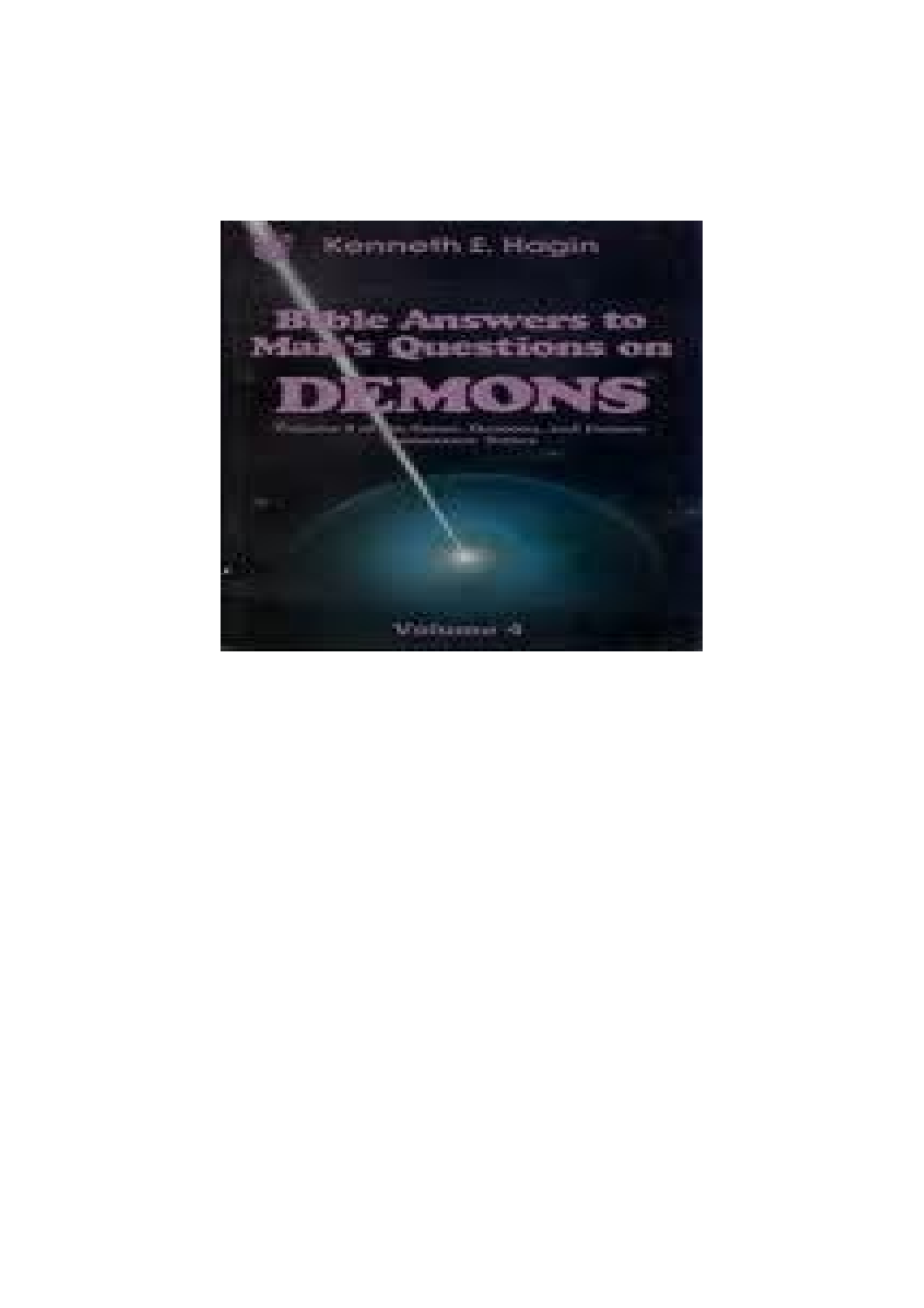Bible Answers to

Man's Questions on Demons

Volume 4 of the Satan, Demons, and Demon Possession Series

By Kenneth E. Hagin

*Contents*

Foreword

Bible Answers to Man's Questions on Demons

#### **The Satan, Demons, and Demon Possession Series:**

Volume 1 — *The Origin and Operation of Demons* Volume 2 — *Demons and How To Deal With Them* Volume 3 —*Ministering to the Oppressed* Volume 4 — *Bible Answers to Man's Questions on Demons*

### *Foreword*

This is the fourth book in our series on the subject of demonology. In these days, knowledge will increase concerning dealing with demons. Even now we can see the beginning of a new move in this area.

Our first book, *The Origin and Operation of Demons,* deals with the creation and fall of Satan and his angels, and shows how they operate in the earth today.

Second in our series is *Demons and How To Deal With Them.* This book shows how demons indwell man's spirit, and explains how to deal with evil spirits.

The third book, *Ministering to the Oppressed,* deals in depth with the operation of the gift of discerning of spirits, and with ministry to those suffering from various forms of demonic oppression.

This fourth book, *Bible Answers to Man's Questions on Demons,* contains some of the most-asked questions on Satan and evil spirits. Answers are given in light of the Word of God.

This book is an overview, highlighting key topics concerning demons. Answers are given to questions such as,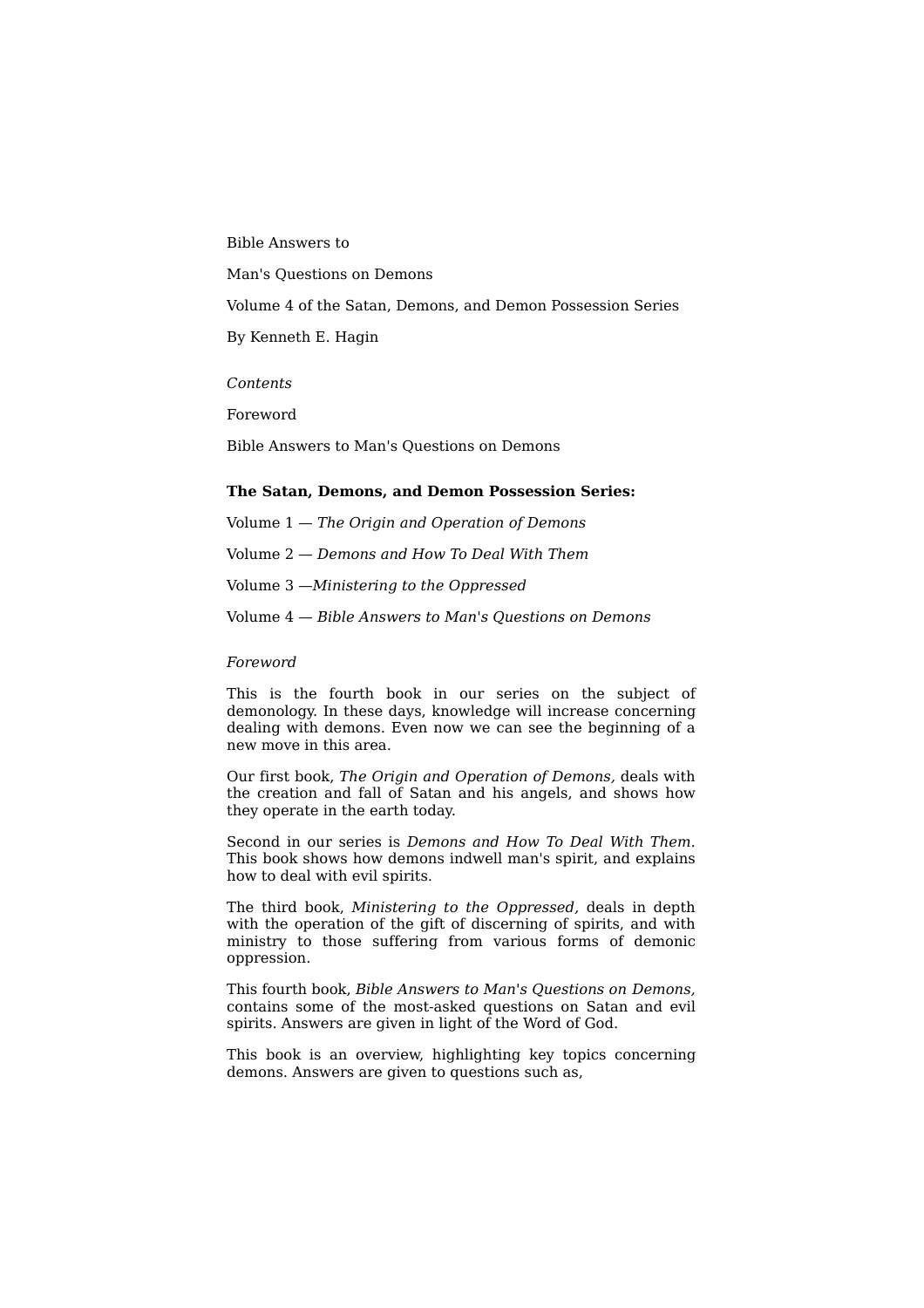"Can a Christian have a demon?" and "Does the presence of sickness and disease always indicate demonic activity?"

These are intended to help equip students of God's Word in the fight against powers and principalities arrayed against them.

Thank God, when we learn our authority, and when we learn what the Word of God teaches concerning dealing with demons, we do have victory over the devil in any situation.

Tulsa, Oklahoma

July 1983

# **Question: Can a Christian have a demon?**

Answer: There is no such thing as a Christian's being demon possessed. *To be demon possessed means to be completely taken over* — *spirit, soul, and body* — *by the devil.*

This was the case with the madman at Gadara (Mark 5).

Of course, if a person backslides, he's over in the devil's territory. By yielding to the devil, he could be taken over.

But there is no such thing as a Christian's being demon possessed, even though he might not be walking in the best fellowship in the world. (Some people may not be walking in the best fellowship, but they're walking in all the light they have.)

A Christian, on the other hand, can be *oppressed.* All the demons I've dealt with in Christians have either been in the body or the mind. You'll find that's where their activity is.

A person could backslide and deliberately walk away from God, and the devil could eventually take over his spirit. *But a Christian walking with God can't be taken over by the devil.* In fact, the devil can't do anything in him without his permission. The Bible says, *"Neither give place to the devil"* (Eph. 4:27).

Something we need to realize is that there are degrees of oppression and possession. If you have received the baptism of the Holy Spirit, you can say, "I have the Holy Spirit." But how much of you does the Holy Spirit have? You can be halfway or fully yielded to Him. The same is true concerning oppression. You can be halfway or fully yielded to the devil.

Question: Does the presence of sickness and disease always indicate demonic activity?

Answer: The devil is behind all sickness and disease, but that doesn't mean there is the literal presence of an evil spirit in a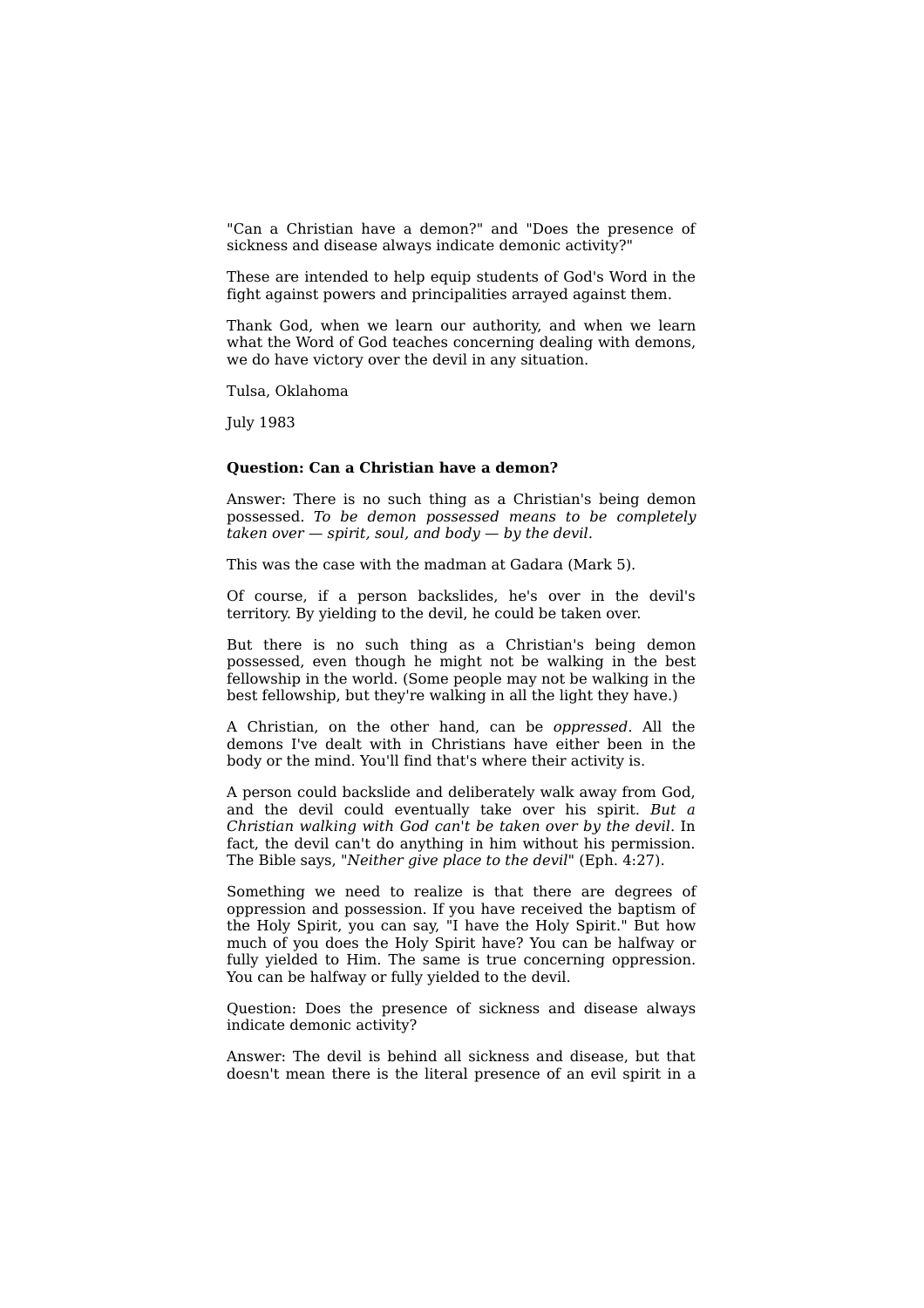person. Scripture tells us Jesus ".. *.went Bible Answers to Man's Questions on Demons about doing good, and healing all that were oppressed of the devil*. . . . " (Acts 10:38). He didn't just single out certain ones and say that they were oppressed, because the Bible teaches that all sickness is oppression of the enemy.

But sometimes there is the literal presence of a spirit there. In some cases a demon that brought a certain sickness may remain in the body and enforce sickness, so that demon has to be dealt with.

Question: Should you talk to demons when calling them out? Answer: When Jesus appeared to me in a vision in 1952 to teach me about the devil, demons, and demon possession, He told me this: "When you get into the presence of those who are fully demon possessed, from this moment forward they will recognize you like they did me when I'd go into the Temple. They'd cry out to me, 'We know thee, who thou art.' But don't let them talk."

Did you ever notice that Jesus would tell them to be quiet? There's no Scripture in the New Testament where He ever held a conversation with demons. He told me,

"From this night forward, through either the word of knowledge or discerning of spirits, you will know what kind of spirit a person has, and you can call him out."

There are many kinds of spirits. There are deceiving spirits, lying spirits, religious spirits, homosexual and lesbian spirits, deaf and dumb spirits, and many more. And I '11 tell you the truth — some of those spirits smell. The homosexual spirits smell the worst. I've walked into a room and have known there was somebody there with a homosexual spirit; and I have known who it was in. I also can tell when the spirit of death is on somebody. I can smell it sometimes.

Jesus told me in the vision, "To cast demons out, you sometimes (but not always) need to know what kind they *Bible Answers to Man's Questions on Demons* are. First, tell a demon to come out, and if he doesn't, ask how many there are."

You remember when Jesus was casting demons out of the Gadarene demoniac He asked, "What is thy name?"

The answer, "Legion," involved both name and number.

## **Question: Can a person be possessed by more than one demon?**

Answer: No, only one evil spirit does the possessing.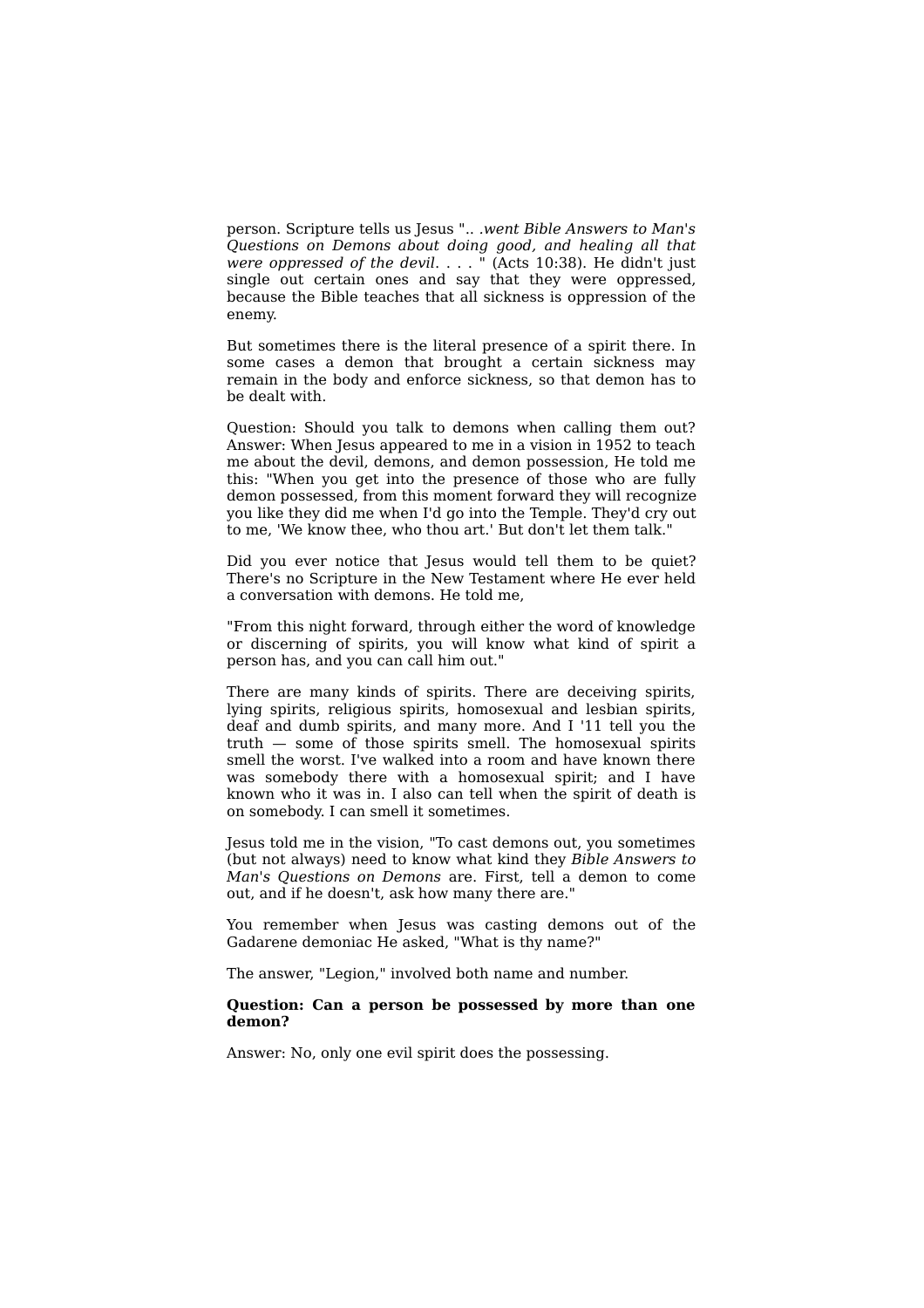When Jesus went to the country of the Gadarenes, the Bible tells us ". . *.immediately there met him out of the tombs a man with an unclean spirit.* . . . " (Mark 5:2).

Notice the Scriptures say "spirit" (singular). Now verse 15 tells us, *"And they come to Jesus, and see him that was possessed with the devil, and had the legion*. . . . " But you see, all those demons didn't possess that man. Only *one* of them possessed him. He wasn't possessed with 2,000 devils, or a legion. The others were in there, but only one of them possessed him.

#### **Question: Can the devil see what we're doing?**

Answer: I was once holding some meetings in South Texas, and a church in a nearby town was between pastors.

The board asked if I would preach for them for about ten days after I finished my meetings. I told them I would, and they assured me they would reserve a room for me at a certain motel.

When I arrived at the motel, the main deacon of the church called me and said, "Brother Hagin, I hate to bother you, but you know something about dealing with this kind of thing. My son, who is 37 years of age, is on drugs and alcohol."

He explained that the young man would go wild and wouldn't stay home, but he'd come back once in a while.

Mostly he just wandered around. He didn't have any home, *Bible Answers to Man's Questions on Demons* and he never had been married. When he would come back, his parents would try to help him, but he'd throw spells and break furniture. He had returned that day and was having some kind of spell. He may have been high on drugs.

This deacon said, "I don't know what to do. I hate to have my own son arrested." I told him I would go to see him.

When I got to their house, the son was sitting on the couch. I never had met him. He was in disarray, his hair was standing up on end, and he was holding his head in his hands, moaning. He looked up and said, "I know who you are! I saw you when you came into town this afternoon. I saw you when you came down such-and-such street.

I saw you when you turned."

I said, "Yeah, I know you know me and you know I've got authority over you. Now you shut up! Shut up in the Name of Jesus!"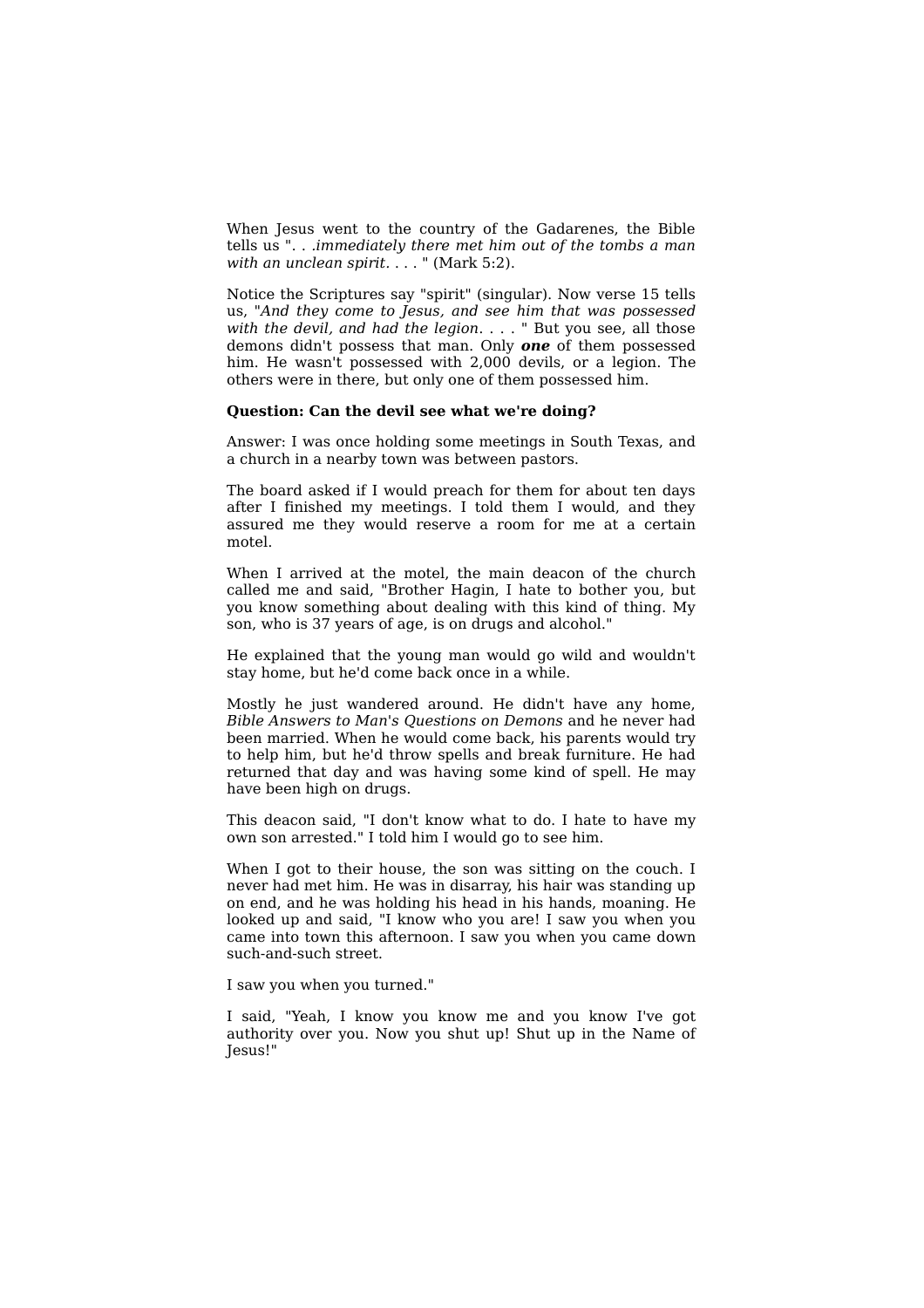The devil in him had watched me come to town. But, thank God, we have authority over every demonic spirit in the Name of Jesus. We have nothing to fear.

### **Question: When dealing with demons in a person's life, what is the next step once the person has been delivered?**

Answer: When a person is delivered from sin, from sickness, from the devil, or from anything, he immediately needs to be pushed into the discipline of confession, testimony, and service.

We can follow the example of Jesus. Mark 5 tells how Jesus went with His disciples across the Sea of Galilee to the country of the Gadarenes and was immediately met by a lunatic, a man completely possessed by a demon. We can get some understanding of the awful power that had overcome that man by looking at the destruction of the herd of swine after Jesus had delivered him.

The man had been completely delivered. His entire appearance had changed. Before, he had been a wild maniac. Now he was sitting at the feet of Jesus, clothed and in his right mind. He wanted to cling to Jesus, his Deliverer. And he desired to go with Jesus and remain with Him. But the 19th verse of Mark 5 says, *"Howbeit Jesus suffered him not, but saith unto him, Go home to thy friends, and tell them how great things the Lord hath done for thee, and hath had compassion on thee."*

You see, Jesus knew the man needed to be pushed out into the discipline of confession, testimony, and service.

So immediately He sent him out to spread the news of his deliverance in his hometown and to his people.

Jesus knew that every advance would give this man new assurance and strength. And before long, the entire region of Decapolis was so stirred by this one man's testimony that the way was prepared for the Lord Jesus, and a mighty work was wrought.

Mark records in his Gospel what happened during Jesus' second visit to the coasts of Decapolis: a great multitude came to hear Him, a deaf and dumb man was healed, and a few fish and loaves of bread were multiplied to feed the 4,000 (Mark 7:31- 8:9). Think about the power of that one man's testimony!

Sometimes we must trust young disciples with the boldest and most difficult service. It's good for them. It will make them grow up in a hurry!

I'm not saying that they won't need help and encour-agement from more mature Christians, but even baby Christians have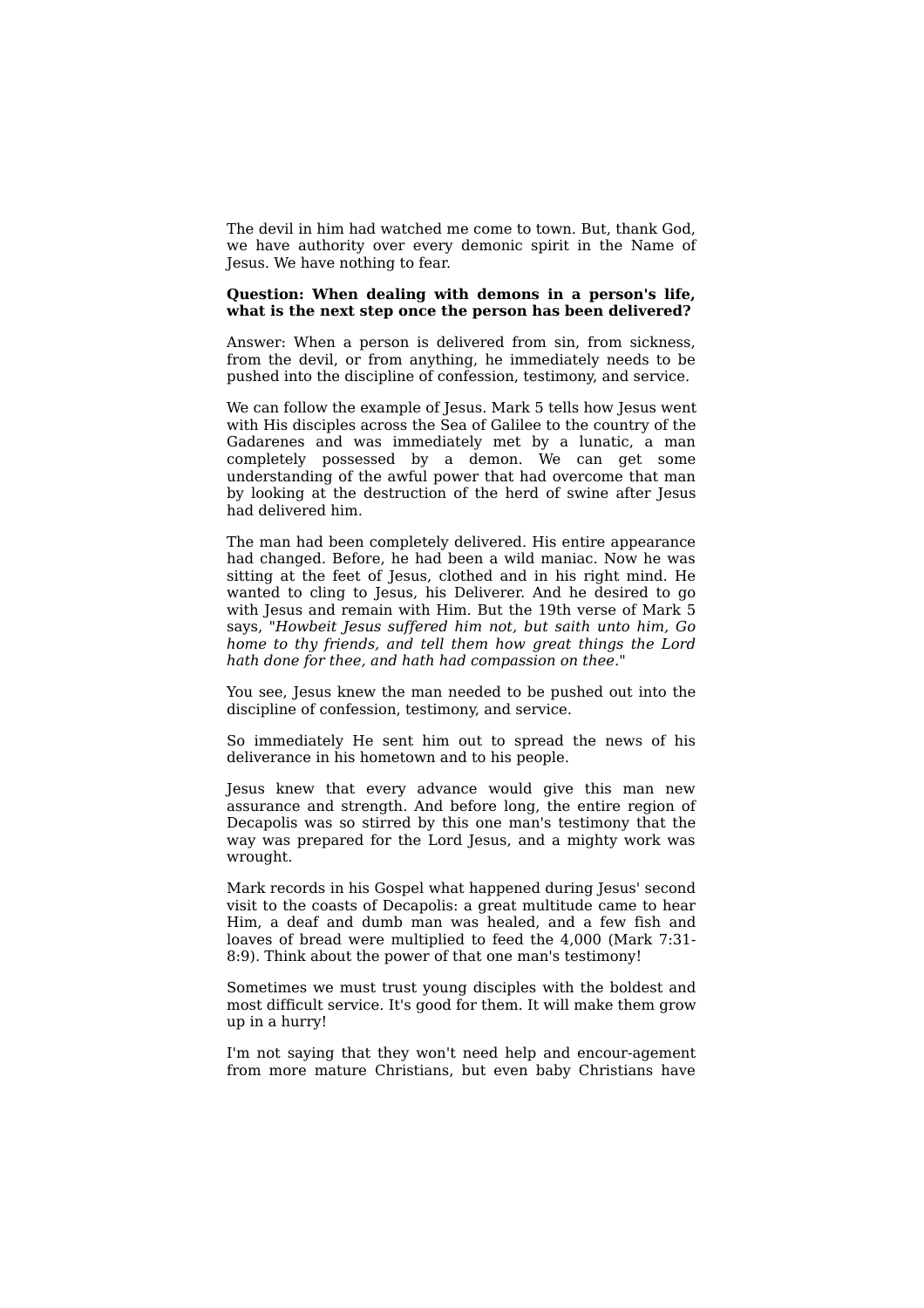authority in the Name of Jesus. God wants people to grow up spiritually so they can stand on their own two feet. He wants them to take their place in Christ, knowing the Name of Jesus belongs to them as much as it does to the preacher or evangelist. They can put the devil to flight!

#### **Question: Do we have authority over others' wills?**

Answer: Often we try to take the authority we have in our own lives and exercise it in somebody else's life. But we don't have it. You see, you can run the devil off from your own life, but you can't always run the devil off from somebody else's. I can handle my own finances, but I can't always handle your finances unless you turn them over to me.

Spiritual things are just as real as material or natural things. But when it comes to spiritual things, it seems we think we can intrude into other people's lives without their consent. Sometimes people will act like they're giving their consent, but their heart is not in it. They won't even look you in the eye.

As long as a person's own mentality and will is at work and he can control himself, he has a lot to do with his deliverance. You must teach people their responsibility to agree with you.

If a person's mind is gone  $-$  if he's insane  $-$  that's a different thing. That's where we have to depend on the Spirit of God to help us. We don't have authority there.

That's another "household" — another person.

If we could exercise authority in that area, we could make every sinner in the world get saved! See where we miss it? We take a truth that applies to us and we try to work it in somebody else's life. Did you ever stop to think that it didn't work in your life until you were enlightened and you put it to work?

### **Question: Will the devil try to return after he has been cast out?**

Answer: The devil always will endeavor to go right back to the place he has left. That is a spiritual principle explained for us in Matthew 12:

## MATTHEW 12:43,44

43 When the unclean spirit is gone out of a man, he walketh through dry places, seeking rest, and findeth none.

44 Then he saith, I will return into my house from whence I came out; and when he is come, he findeth it empty, swept, and garnished.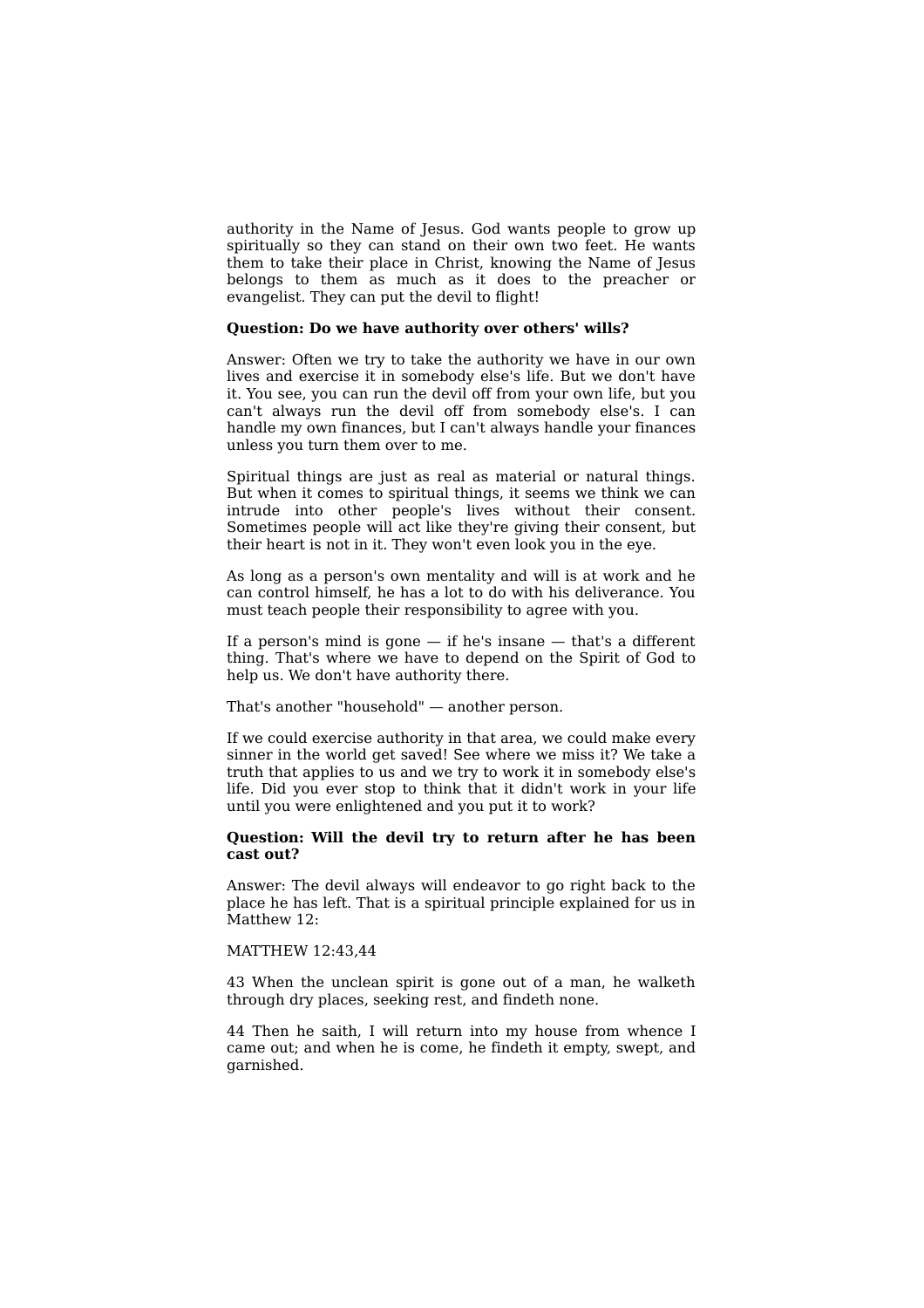If you get saved, the devil will try to get back in your life; he'll try to get you to do wrong. If you were delivered of sickness, he'll try to put the same thing back on you.

Matthew 12:45 tells us: *"Then goeth he, and taketh with himself seven other spirits more wicked than himself, and they enter in and dwell there: and the last state of that man is worse than the first.* . . . "

In dealing with demons in the lives of Christians, you must be careful to get the Word into people. Otherwise you'll do them an injustice, because they may wind up seven times worse than what they were.

Question: How much authority do we have to keep devils off our property?

Answer: The Church of the Lord Jesus Christ has more authority than we have realized yet. Demons will not act up as long as they are in my presence; they know I've got authority over them.

Ernie Reb, a missionary to the Philippines, had an inci-dent happen one time involving devils on his property. He had moved to an island that was supposed to be the very stronghold of Satan. He was building a home on the island and was planning to live there.

During the construction, one of the carpenters started hollering, and Brother Reb went to see what was wrong.

The fellow was thrashing around like he was wrestling with something. He was yelling, "Get him off of me! Get him off of me!"

Brother Reb said, "I saw something rip his pants leg.

Tooth marks appeared, and the man started bleeding from the hip down. All this time he was hollering, 'Get him off of me!'

"I realized it had to be the devil. I said, 'I command you in the Name of the Lord Jesus Christ, you leave him!

This is my property. You've got no right on my property.' " He said the thing ran off. He never did see him, but the other man saw him.

After that the other carpenters became afraid to work there. The witch doctor came, and he wanted to sacrifice a pig and chicken. Their blood was supposed to appease the demons.

Brother Reb said, "No! You won't come on my property! You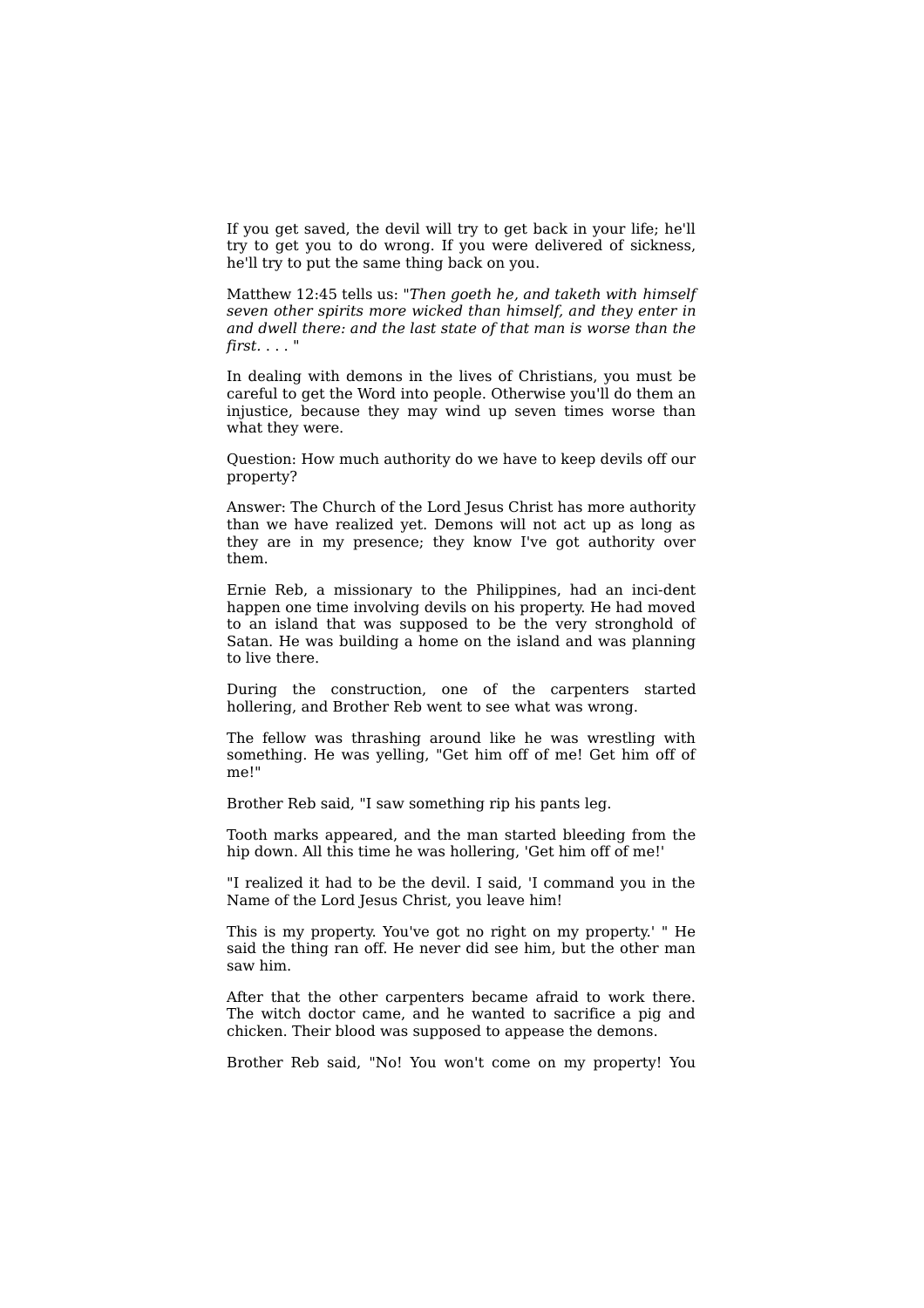won't sacrifice anything on my property! There are no evil spirits here. I told them not to come back. They won't come on my property. They won't set foot on my ground. Tell that carpenter to come back. That won't happen again."

You see, those demons knew Brother Reb. The devils know you. They will sit around and laugh at you if you don't exercise your authority.

The witch doctor came back and said to Brother Reb,

"If that man comes back to work and the devil jumps on him and kills him, you'll be responsible. He has a wife and several children, and you'll have to take care of them if he's killed."

Brother Reb said, "Tell him to come back. Those devils won't attack him anymore. I have forbidden them to come on my property, just like I'm forbidding you. You're not offering any sacrifices on my property."

The carpenter was off work quite a while, waiting for his leg to heal. He couldn't even walk on it. But eventually he came back and never was attacked anymore. When we boldly resist the devil, he has to flee.

### **Question: How much authority over the devil do we have when we are in his territory?**

Answer: The devil has no right to trespass on God's property. But if you trespass on the devil's property, he's got a right to jump on you. God can't keep him from it, and you can't keep him from it, because you're on his property.

It's like this: I don't have authority in your house or apartment. I can't go there and say, "We're going to move everything out of this room and sell all of it."

In the house of God, if the devil comes around, we've got authority. But if we go to the devil's house and try to exercise authority, he may throw us out.

In the summer of 1954 I was preaching in Oregon and had my family with me. We took a short vacation while traveling to meetings I was holding. On the way home, we stopped in Salt Lake City, Utah, to see the Mormon Temple.

(I had studied the history of Mormonism and the Book of Mormon. I didn't agree with it because it's unscriptural.

It doesn't agree with Paul's revelation.) A guide was showing us around, explaining how the temple had been built. I was listening intently when I heard somebody hit the ground. I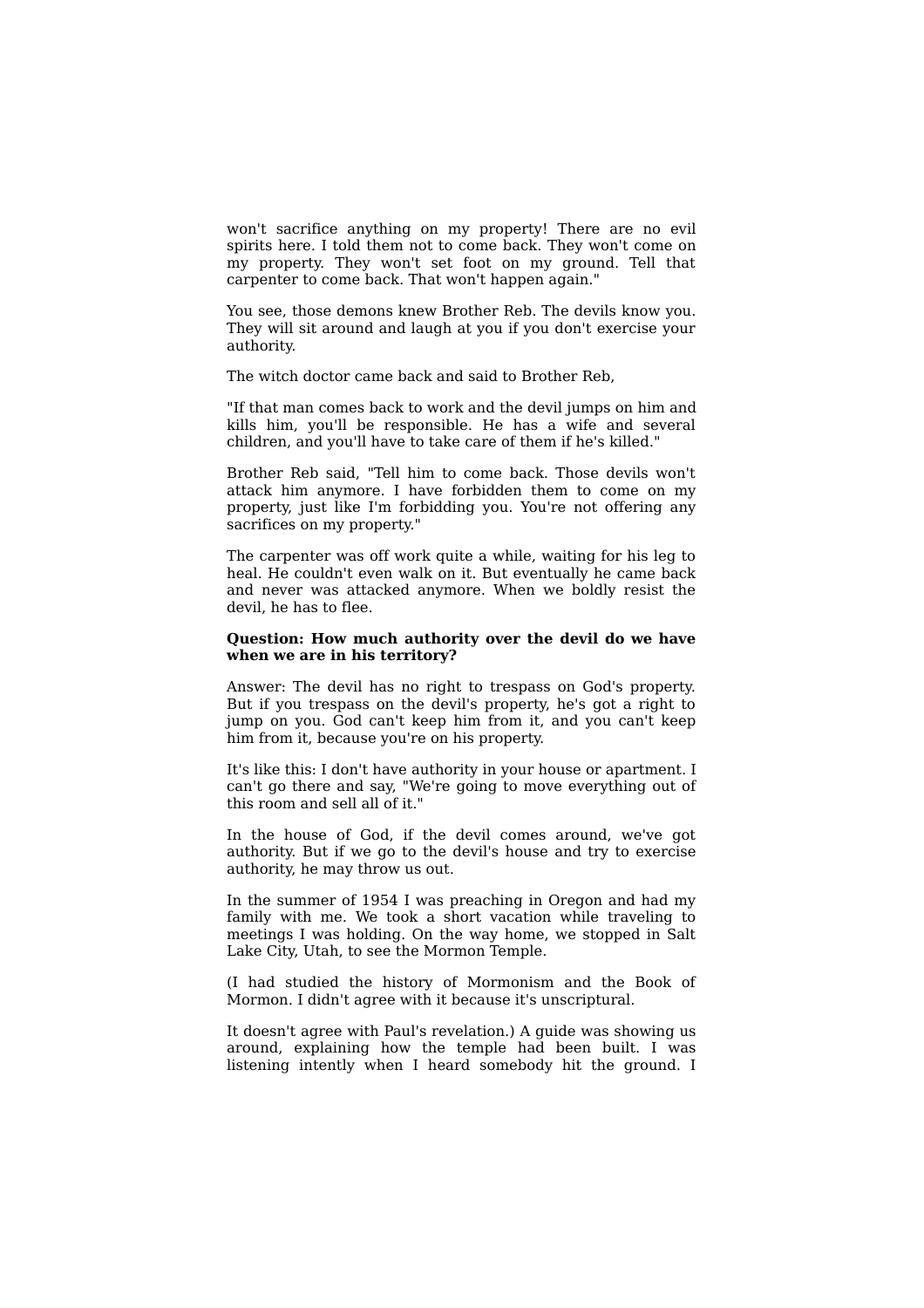didn't turn around because I was listening to the guide. But somebody said,

"That man fell." About that time my wife looked around and said, "Daddy, our baby!" (It was Ken, and actually, he was 15 at the time.) He had hit the ground so hard that his shoes flew off. He was lying on his back with his knees drawn up to his stomach and his face working in some kind of seizure.

If you had any spiritual sense at all, you could sense evil spirits when you stepped on the grounds. These were religious demons. They're the worst kind to get rid of.

They're the most difficult to cast out of a person. You can get rid of an adulterous or a lustful demon a hundred times faster than you can a religious demon.

So there Ken lay. Instantly the devil gave me all kinds of mental pictures of my preaching deliverance and Ken being in some kind of institution.

The guide said, "That happens very often when I get to the part in my lecture about Moroni" (the angel who supposedly appeared to Joseph Smith). The guide thought it was a supernatural manifestation to corroborate what he had told about. He said, "Just pull that boy back under a tree. He'll soon come out of it."

I turned around, grabbed hold of Ken's arm and said, "Come out of him in the Name of Jesus Christ!" I literally lifted him by his arms, looked him right in the eye and said again, "Come out of him!" I shouted the third time,

"Come out of him!" When I said it the third time, the demon came out. It hadn't been in his spirit, but had attacked his body.

Ken straightened up, blinked his eyes and said, "Daddy, Daddy, where am I?"

I said out loud, "Well, we got on the devil's territory and he jumped on you. But the Name of Jesus delivered you. Now let's get off the devil's territory before he jumps on some of the rest of us." We drove down the highway rejoicing over our victory.

Ken began telling his side of the story. He said the last thing he remembered was the guide talking about Moroni.

He explained, "I felt something come out of the ground.

It got into my feet and then into my knees. When it got up to about my stomach I don't remember anything else."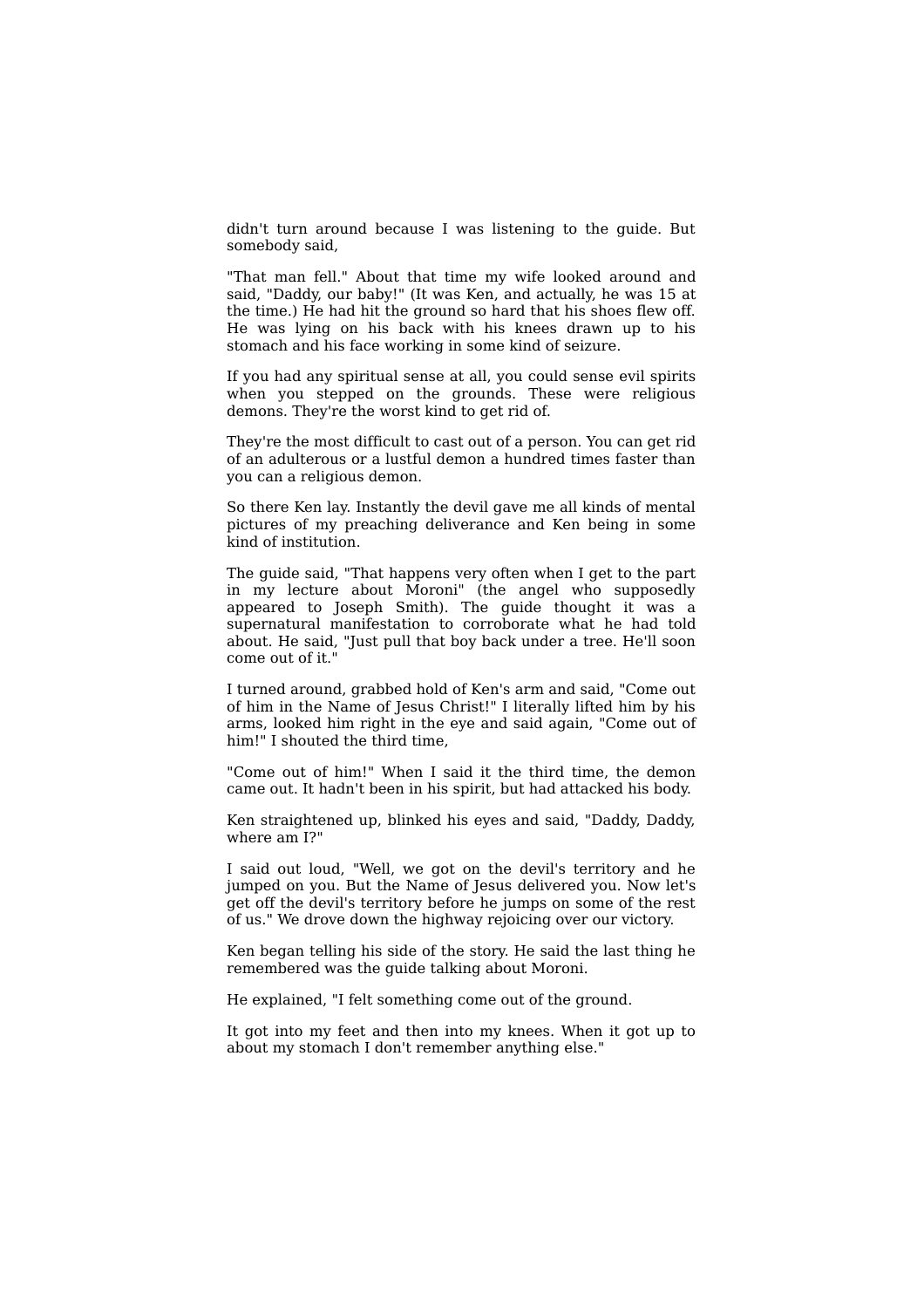The power of God does not come up out of the ground.

That wasn't the Holy Spirit. And besides, we got rid of it in the Name of Jesus.

Ken said, "Daddy, what if that had happened at school?" I answered, "Don't ever be afraid it will happen again. If you are afraid, you'll open the door to the devil."

You've got authority over Satan, but know this: Don't get on his territory.

Literally speaking, if you go to places controlled by Satan, you *can* get attacked.

Spiritually speaking, if you get into disobedience, you get spiritually over into the devil's territory.

You *can* claim protection, however, and go wherever you have to go.

# **Question: How do you minister to someone who is insane?**

Answer: The treatment of the insane is one of the most important questions connected with the subject of faith.

In my experience in dealing with cases of insanity, there isn't one set pattern you can follow.

But there is one thing we must remember: The true remedy for all deliverance — from sin, from sickness, from demons, or from any  $evil$  — is the power of Jesus Christ. Paul says in Romans 1:16: *"For I am not ashamed of the gospel of Christ: for it is the power of God unto salvation*. . . . "

In *The Scofield Reference Bible,* the footnote to this verse states that the Greek and Hebrew words translated "salvation" imply deliverance and healing. There is power in the Gospel of Christ to deliver.

In 1953 I was preaching in Dallas, Texas, holding meetings for a pastor who was away on summer leave. I had been telling about insane people who had been delivered. I told how some received deliverance by wearing prayer cloths I had laid hands on. Three people, in fact, received their deliverance at 3 o'clock in the afternoon after wearing the cloths ten days. I don't know why it happened that way, but it did.

I also told about a woman brought to our parsonage from an asylum. The Spirit of God told me to go stand in front of her and say, "Come out, thou unclean devil, in the Name of Jesus!"

After hearing me tell of these things, a woman came to me and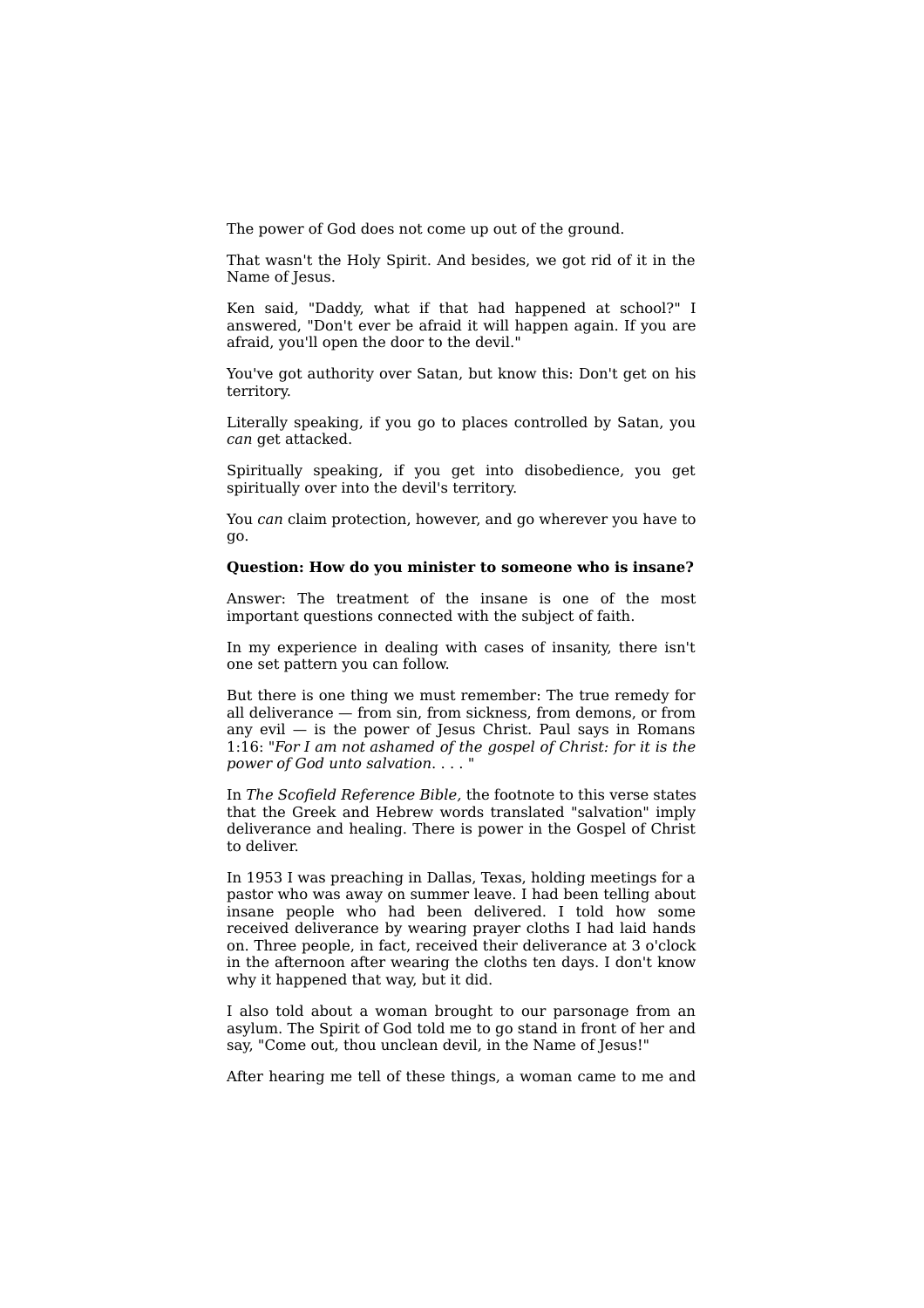said, "Brother Hagin, my neighbor has lost her mind. She has been committed to an asylum and is waiting the required ten days before admission. She's not saved, and neither is her husband.

"In the past I have tried to get them to come to church, but they've said, 'We're just not interested in things like that.' Yet when people get into trouble and are desperate, they'll do nearly anything. I'm going to see if the husband will let me bring his wife to the morning service."

She talked to the neighbor, and he agreed his wife could come, so this woman brought her. The insane woman acted like a little child, moving around all the time. She'd con-stantly talk out loud and jump up. Right in the middle of my Bible lesson, she would pop up and say, "I want a drink of water." Her mind was gone. That first day she didn't pay any attention at all.

The second day, before the service was over, I noticed her eyes on me. She sat there and listened intently. The third day she came with a Bible in her hand, and she'd open it and follow me. The fourth day she was taking notes.

Before the ten days were up, she was saved, baptized in the Holy Spirit, speaking in tongues, and her mind was all right. She never had to go to the asylum. I went back five years later, and she and her husband were in church and on fire for God. I never prayed for her, never cast any devil out of her, or laid hands on her. The Word of God did it!

While I was preaching in this same church, another woman told me she had a sister about 30 years old who had been in an asylum since she was a teenager. Doctors had said she would always need institutional care. They'd said she would live and die in the asylum. However, she was allowed to come home, at times, on furlough.

This woman said, "I'll bring her to these day teaching services. She can understand what you're saying."

So she went and got her. The sister sat there and heard the Word. I never prayed for her or laid hands on her. But her mind became perfectly all right as she listened to the Word being preached.

I got a letter from a 38-year-old woman who had spent half her life in a state institution. She said, "Somebody gave me your book, *Right and Wrong Thinking.* Then I ordered some more books." The same doctors who said she would always need institutional care pronounced her well and dismissed her.

The true remedy for deliverance, friends, is the power of Christ.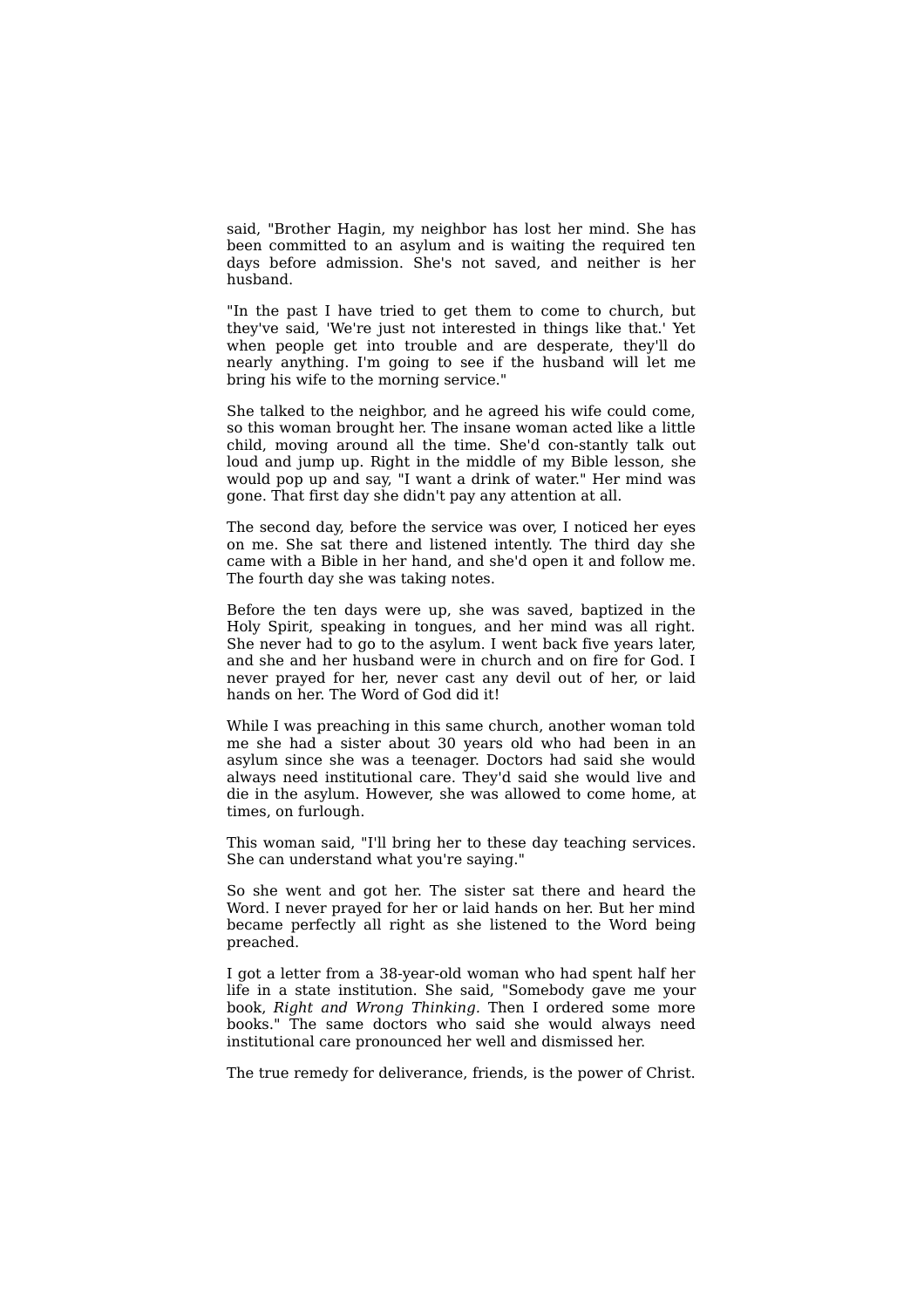There's no doubt that when dealing with insanity there are sometimes long and severe trials of faith, but God's Word always works.

This woman who was delivered through reading *Right and Wrong Thinking* is now devoting her life to visiting the insane.

She said, "You can't coddle these patients. People used to sympathize with me and make it worse. I'm having great success getting people delivered, but I get tough with them. I say, 'It's up to you.' "

Question: Why do demons want to inhabit human beings?

Answer: Demons are fallen beings and disembodied spirits. To have the widest possible range of expression, they need to operate through the physical. That's the reason they want to embody man. As a second choice, they'll embody animals. When they do embody man, they make man what they are.

#### **Question: Is alcoholism a demon?**

Answer: There's no doubt in my mind that alcoholism is a demon. I've had any number of people tell me,

"Brother Hagin, when you laid hands on me, an anointing came into me and I was delivered from alcoholism."

One such testimony came from a man who had been an officer in the U.S. Army. He had been in three govern-ment hospitals and three private hospitals. "I took the cure for alcoholism," he told me, "and came out drinking."

He was a man nearly 60 years old. He said, "I remembered when I was 13 years old I knew the Lord. I knew the story of the Prodigal Son, so I got down on my knees and prayed, 'Dear Lord, I'm coming home, just like the Prodigal Son of old, and I ask You to forgive me.' "

He said, "I know the Lord took me back. I had peace in my spirit. It felt to me like a 2,000-pound weight rolled off my chest. But my body still was bound with that alcohol demon. I couldn't quit drinking."

A friend invited him to one of our meetings, and he went. He hadn't been to church in years, and he didn't understand what was happening in the service as people lifted their hands and prayed as one, right out loud.

The church he had gone to as a youngster was quiet and conservative. He told me later, "Then you started that healing line and nearly everybody you laid hands on fell on the floor.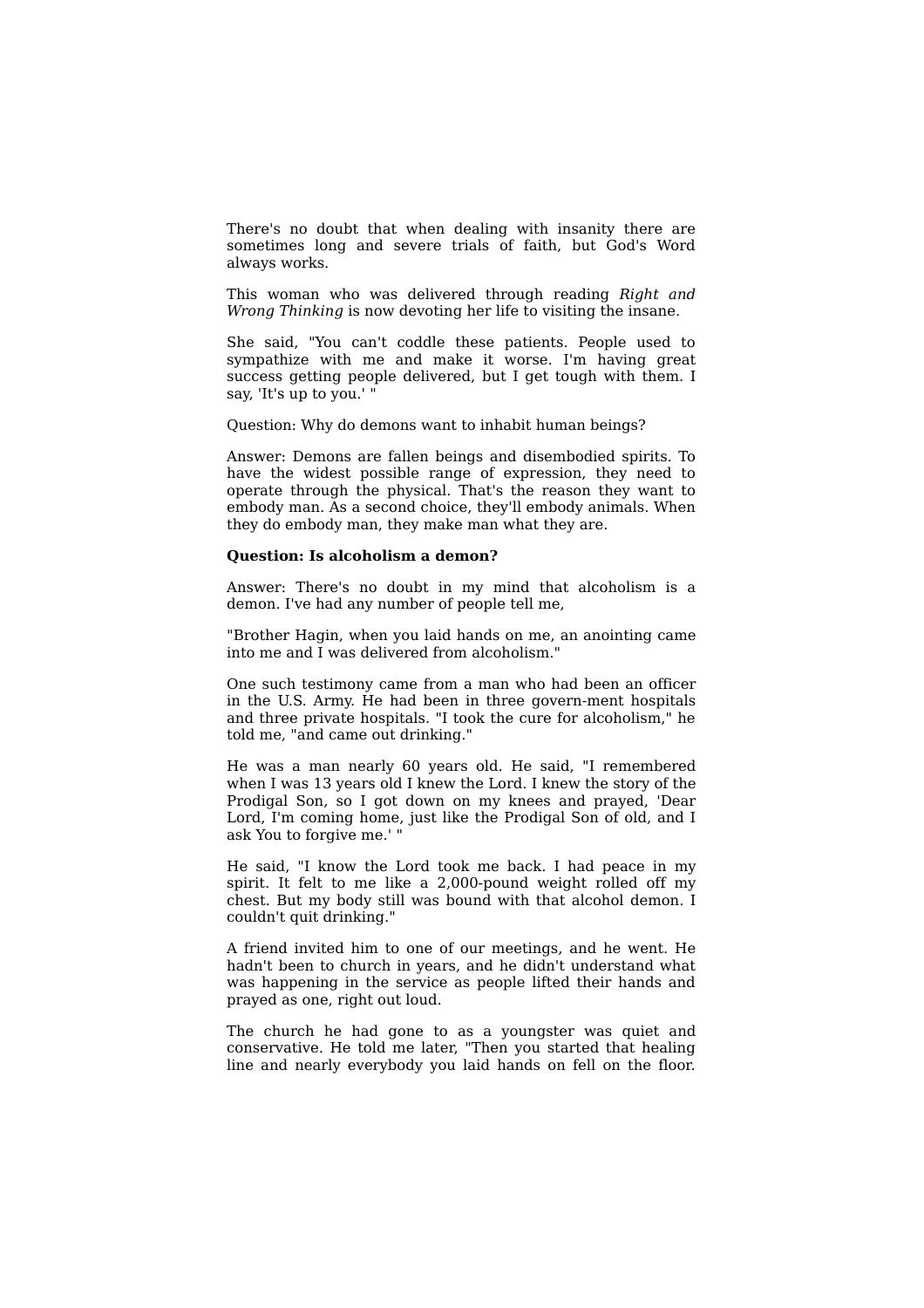That startled me. I said to my friend, 'Well, I'm going down there because I need help desperately, but I'm not going to fall like the rest of them!' "

He told me, "The next thing I knew, I was getting up off the floor. I don't even remember falling. Two outstand-ing things happened to me: First, when you laid hands on me, something like electricity went all over me — warmth went all over me. It was a great spiritual experience. I got closer to Jesus. It made me love Him more. Second, that alcohol demon I was bound with all those years left me.

I've never touched another drop. I've never even *wanted* another drink!" Thank God for the power of God!

## **Question: How do you stop demonic activity that is causing believers to hinder the work of the church?**

Answer: If anyone is harassing, intimidating, embarrassing, or deterring the ministry of the church, you know that's the devil. You don't have to have discerning of spirits. You don't have to see the devil. You don't have to know it supernaturally. That's just the devil.

Any Christian can put a stop to that kind of activity in the privacy of his own home. You don't have to go out and broadcast it. You don't have to deal with the person.

Just say, "You foul spirit that's operating through So-and-so (and call the person's name), embarrassing, intimidating, harassing, or deterring the ministry of the church, I command you to stop in Jesus' Name."

Believers can unconsciously yield to the devil and be used of the devil. But that doesn't mean they're unsaved or demon possessed. It takes time and experience to learn not to yield to the devil.

### **Question: What are the most important qualifications for success in dealing with devils?**

Answer: If we know God has planned to use us in a certain way, we can prepare ourselves so we'll be more efficient in that area.

You prepare yourself by fasting and praying, by waiting on God, by meditating in the Word, and by living right. There are two things that are important if you're going to deal with devils: (1) You've got to live right. If you don't live right, you won't have any confidence and the devil will laugh at you. (2) You have to have boldness.

And you can't be bold unless you know your rights and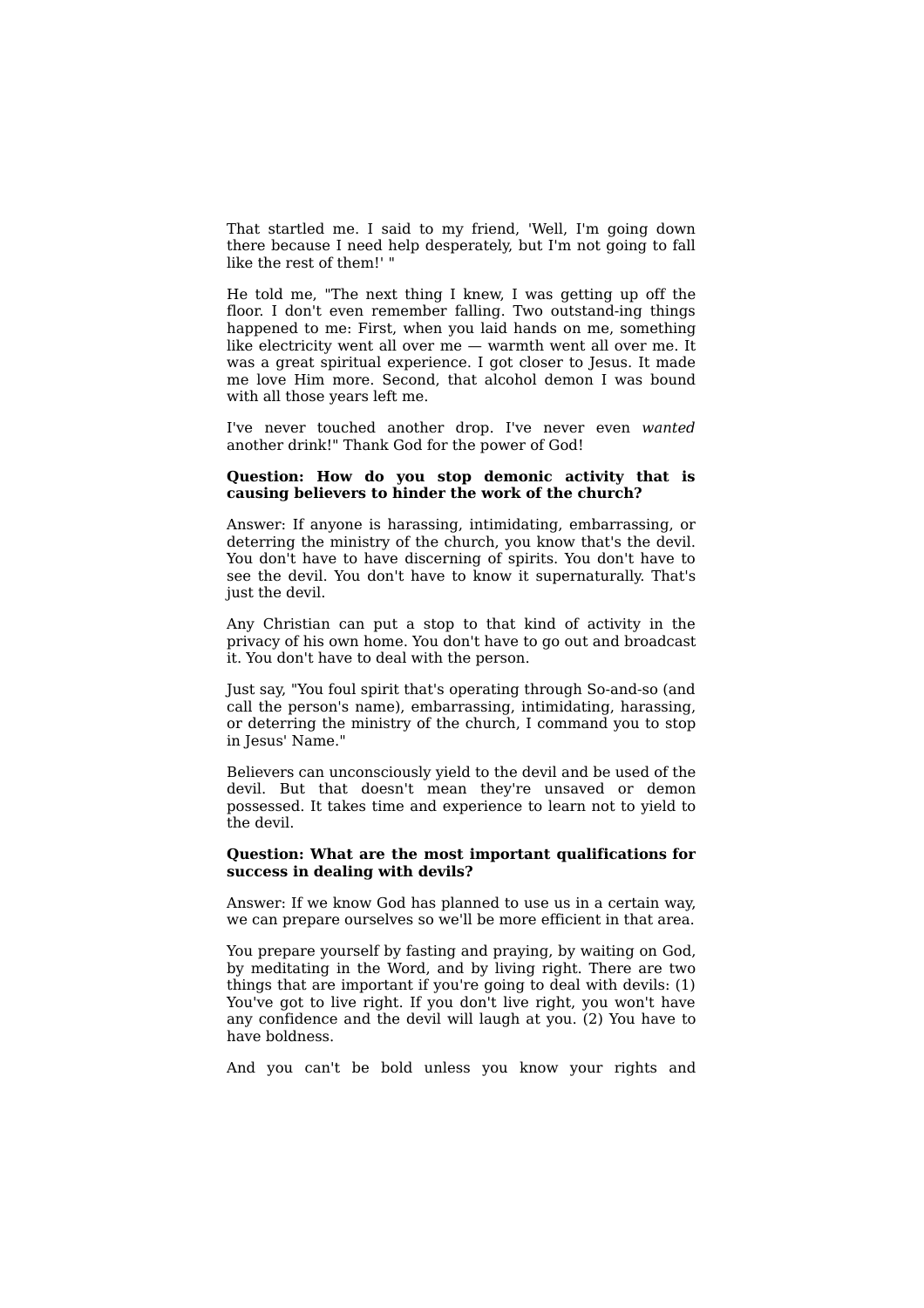privileges in Christ Jesus.

# **Question: Can demons manifest themselves in the physical realm?**

Answer: Yes, although we have the authority to stop those supernatural manifestations.

When Dr. Lester Sumrall was building a church in the Philippines in the 1950s, he heard on the radio about a girl who would fight with something nobody could see, though people could see toothmarks and saliva on her. She had to be confined in a jail cell.

Doctors and psychiatrists examining her asked her what had been biting her. She said, "There are two hairy-looking monsters. One is big and the other is small, and they attack me." They were demons manifesting themselves in the physical realm. Of course, she was not a Christian.

Dr. Sumrall got permission to see her. When he first entered the jail cell, the devil supernaturally spoke through her in English, "I don't like you." The devil cursed him, cursed God, cursed Jesus, and cursed the blood.

After Dr. Sumrall got the girl delivered, she couldn't speak a word of English. He had to communicate with her through an interpreter.

The devil had spoken out of her mouth supernaturally.

Those toothmarks were real. That wasn't the girl talking in English, saying, "I don't like you." It was the devil.

So the devil *can* do some supernatural things. But, thank God, we do have authority over him.

#### **Question: Can a demon affect the atmosphere of an entire church?**

Answer: Yes, a demon can hold a church in bondage.

A certain church where I held a meeting was a very difficult place to preach. The people were good people.

They loved the Lord. They loved my preaching. But it was tough to preach there. The very atmosphere was hard.

Everything I said seemed to bounce off the wall back into my face.

Some months later I returned to the area to preach a revival at another church. I also went back to this first church and spent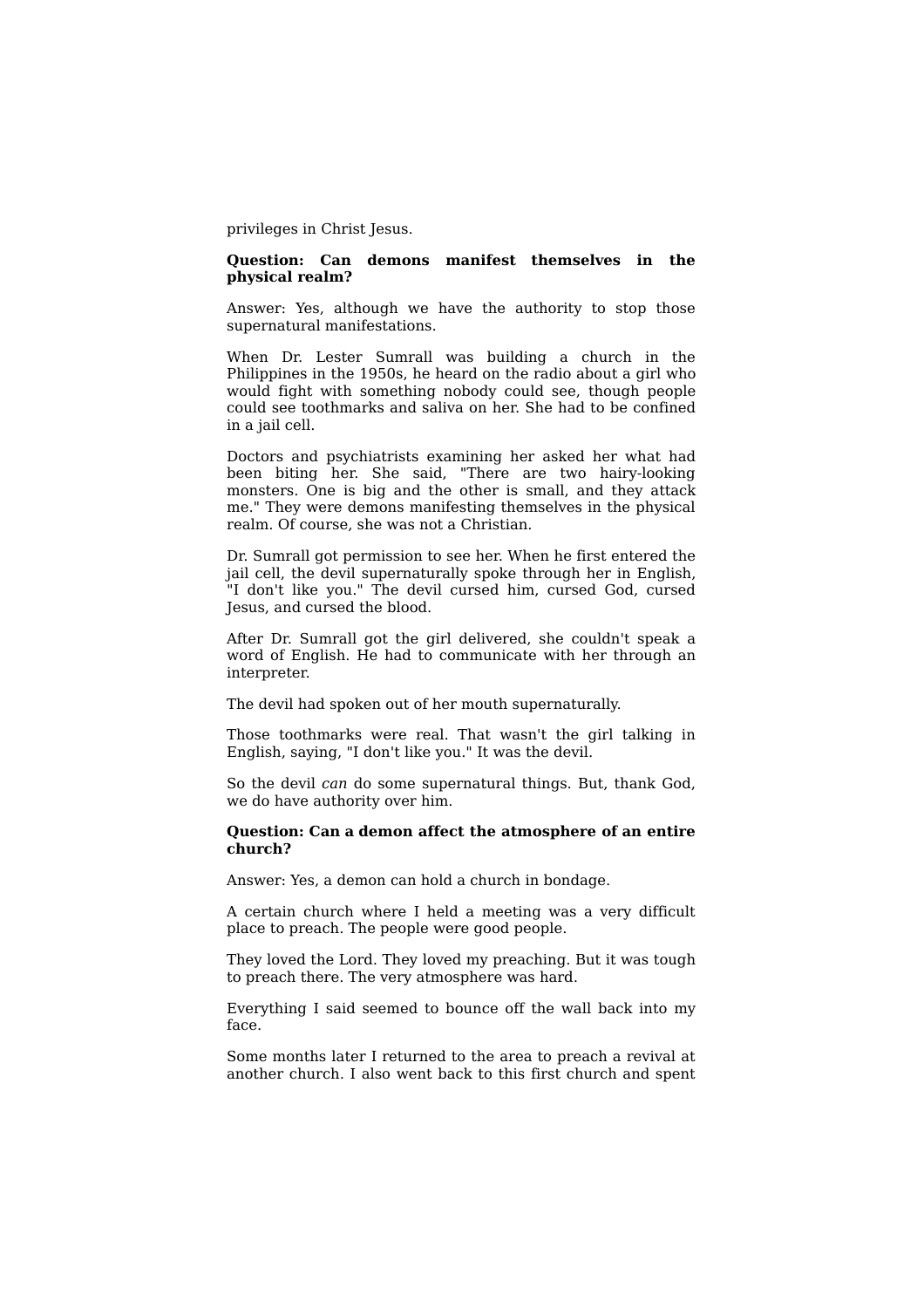some time with the pastor and his family.

I spoke at a New Year's Eve watch night service for them.

The next day, the pastor's wife asked, "Brother Hagin, can you see any difference in our church?"

I said, "What do you mean?"

She said, "Is it any easier to preach here? What about the pulpit now?"

I said, "There's as much difference as between daylight and dark. It doesn't seem like the same pulpit. It doesn't seem like the same church."

She said, "Get my husband to tell you about it."

The pastor said, "I don't usually tell people about it because they might think I am crazy."

The spiritual world ought to be as real to us as water is to a fish. Yet, many in the church think a person is a fanatic if he touches that world.

"I won't tell everybody," the pastor said, "but I will tell you. I got so concerned. This was the hardest church I ever preached in. The pulpit seemed to hold me in bondage. I knew the people loved me. They supported me well. We had good fellowship with them in their homes.

But that pulpit was like a prison.

"I began to fast and pray about it. The seventh day of my fast, I was kneeling on the platform about three feet behind the pulpit when I happened to look directly overhead. The ceiling disappeared."

(Discerning of spirits had come into manifestation. God allowed this pastor to see into the spirit realm. He saw, sitting up in the rafters directly above the pulpit, a huge spirit. It looked like a big baboon. It was as large as a man.)

The pastor said, "I found myself saying to him, 'You're going to have to come down.' The spirit said nothing, but seemed to draw up as if he didn't want to obey. I said, 'You come down in the Name of the Lord Jesus Christ.'

"He fell down onto the pulpit, then jumped to the floor.

I said to him, 'You get out of here!' He said nothing, but looked at me as if to say, 'I don't want to.' I said, 'Just march right out of here, in the Name of Jesus.' He marched down off the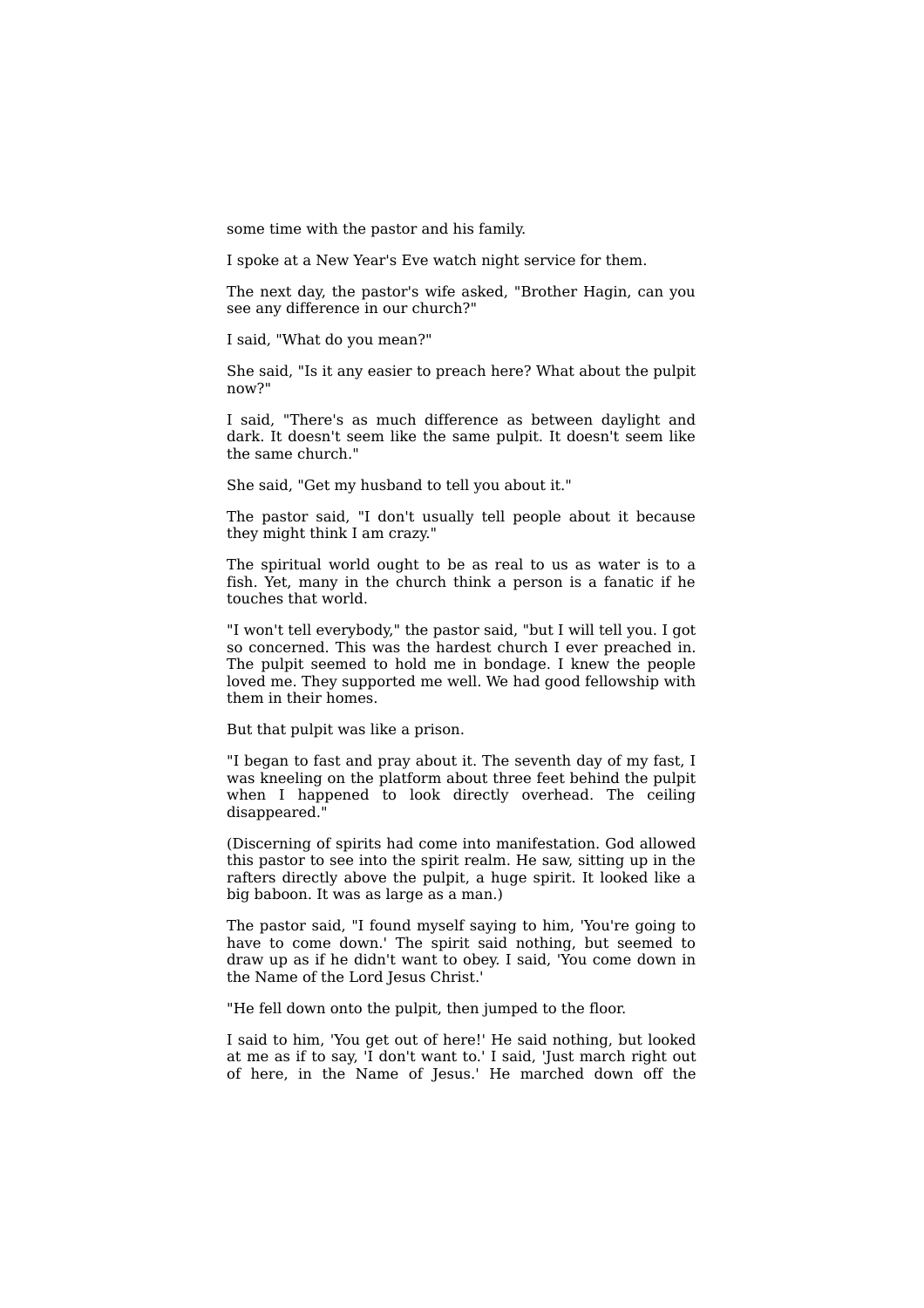platform. I marched right behind him. He would go four or five steps, then stop and look at me, almost begging. I would say, 'No, go on.' But he wouldn't move until I said, 'In the Name of Jesus.'

"We went down the aisle that way, stopping every four or five steps. I went ahead of him and held the vestibule doors open. (The spirit could have gone through the doors, of course, but this is what the pastor did.) That thing would not *go* through until I said, 'In the Name of Jesus.'

"Then I opened the front door. I stepped back and said,

'Move on out.' He stood there. He never said a word, but I could tell by the expression on his face, he was begging to stay. I said, 'In the Name of Jesus,' and he moved.

"He went down the church steps and got halfway out into the yard. Then he stopped, turned around, and looked at me again. I said, 'No, you don't. You go on in the Name of Jesus.'

"He went as far as the curb. I said, 'You'll have to go on. And don't ever come on these premises again.' He stood there until I said, 'In the Name of Jesus.' Then he ran across the street and down the other side about a quarter of a mile. I watched him run into a nightclub. The next night it burned down.

"Ever since, it has been easy to preach here. The people have noticed. They have asked, 'What happened?' But I didn't tell them."

### **Question: How do you help someone receive deliverance from smoking?**

Answer: A man came to me in tears after a night ser -

vice. He said, "Brother Hagin, you haven't condemned me, but my own heart condemns me. I'm 63 years old. I've smoked cigarettes since I was 12. I want to be free. Can you help me?"

I said, "I certainly can. All you have to do is give me permission to do it."

He said, "I give you permission. I want to be helped."

I laid my hand on his shoulder and said, "In the Name of Jesus, I break the power of nicotine over your life. And I am going to say this by faith: The next cigarette you smoke will make you sick."

He told me later, "I went home that night. Usually the last thing I did before going to bed was smoke a cigarette.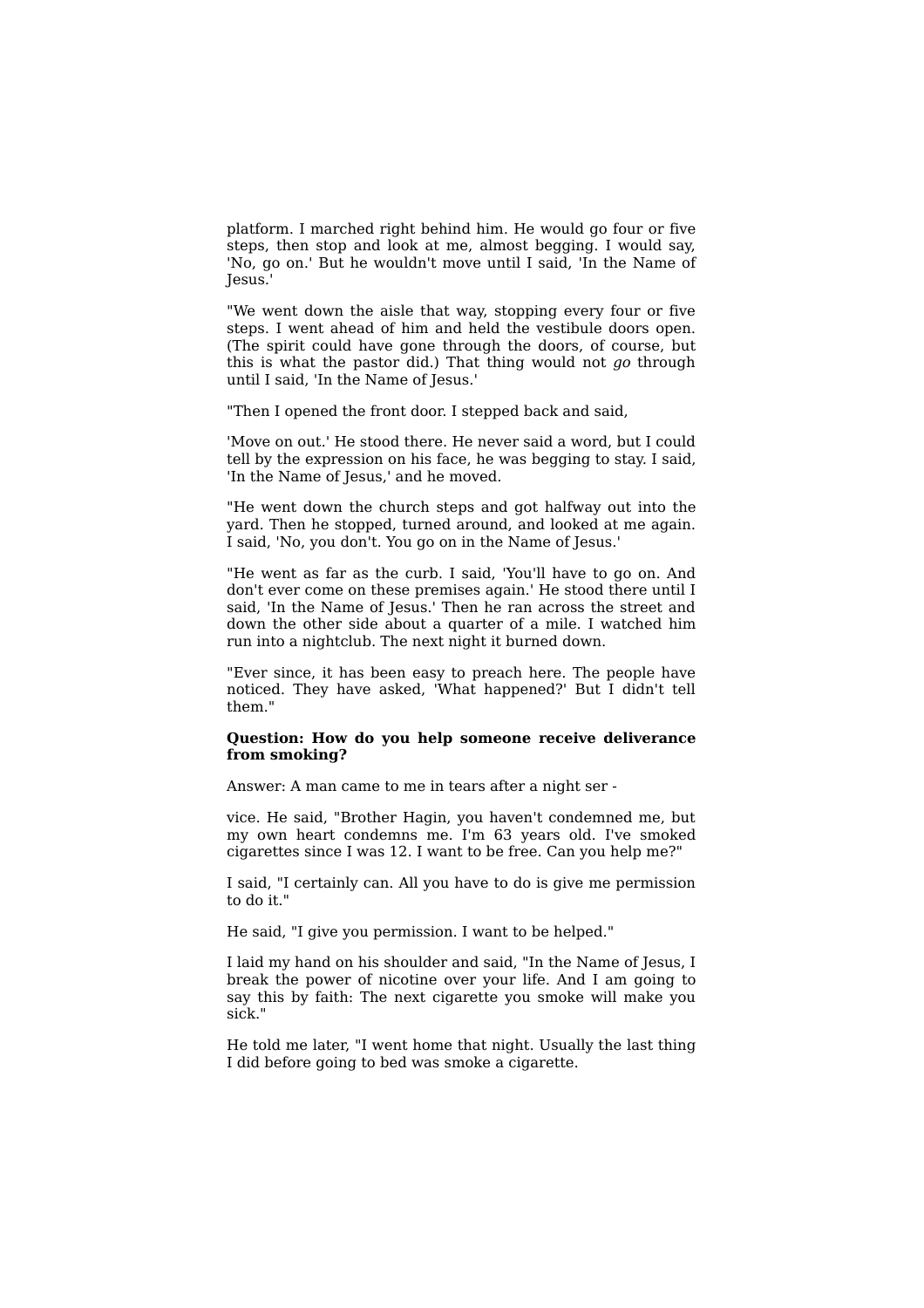I don't know why, but I didn't smoke that night. I didn't smoke the next morning. I did put the cigarettes in my pocket as I left the house."

This man was a truck driver. That morning he picked up a fellow he knew. The passenger was smoking when he got in the truck.

"I never got so sick in my life," the man told me. "I rolled down the window to get some air. Finally, I had to ask him to put out his cigarette."

## **Question: How can you help a person who is being hindered by the devil from speaking in tongues?**

Answer: Demons attempt to hinder people in every aspect of spiritual life. They try to keep people from all the blessings of God.

Christians who have felt too timid to testify or to pray in public have had their tongues loosed instantly in the Name of Jesus.

We always must be sensitive to the Holy Spirit when dealing with people. In praying for Christians to be filled with the Holy Spirit, for instance, sometimes it is the devil who's holding them back. It isn't always the case, but I am sensitive to the Holy Spirit when I pray with people, and I know when it is.

I knew that it was this way with one woman when she told me how many years she had been seeking. I laid my hand on her shoulder and said, "I rebuke you, foul spirit of doubt. In the Name of Jesus, leave this woman!"

Instantly, she started talking in tongues.

This has happened time and time again. I just lay my hands on the person's shoulder, and very calmly, very quietly, sometimes under my breath, I say, "I rebuke every devil that is holding this person." Instantly they lift both hands and start talking in tongues.

Question: Is it necessary to look a demon possessed person in the eye to get him delivered?

Answer: You have to make contact with a person's eyes sometimes before you can get the devil out of him. Sometimes a person's spirit is trying to hide. But you can get hold of his spirit with your spirit and instantly he'll receive deliverance.

Question: Does God tell us to pray that He'll do something about the devil?

Answer: No. The Scriptures say for *you* to resist the devil and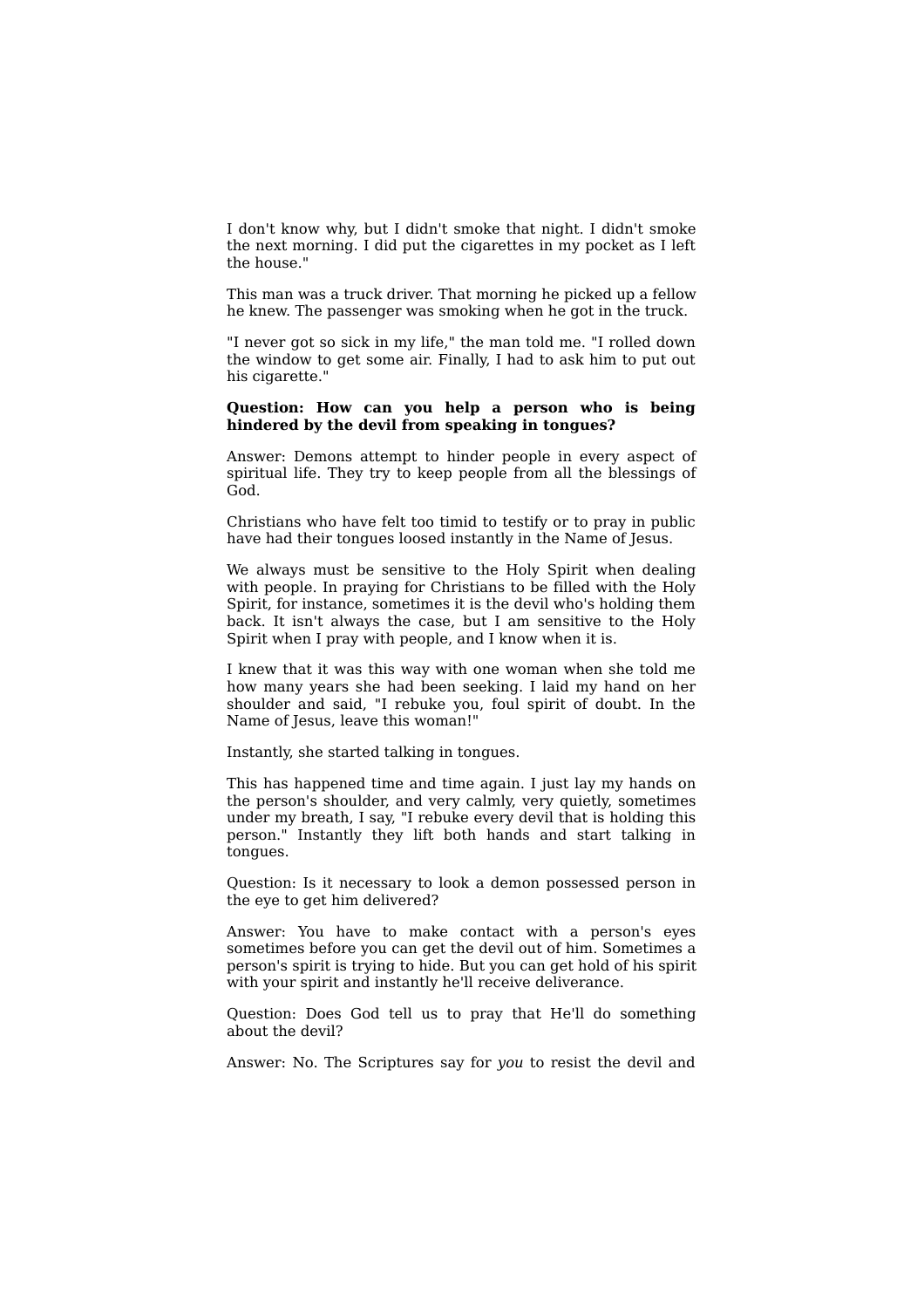he'll flee from you (James 4:7). *You* is the understood subject of the sentence.

Peter says, "Your adversary" (1 Peter 5:8). (Adversary means "enemy, opponent, or one arrayed against you.") Yes, we've got an enemy, an opponent, one who is arrayed against us.

Satan is the god of this world, seeking whom he may devour. Peter's writings were addressed to Christians. The adversary is not walking about seeking how many he may devour; it's the *saints* he's after. What are you going to do about it? Stick your head in the sand like an ostrich and pray that he'll go away? Roll over and play dead like a possum?

Some have said, "I'll just write in a request for those TV preachers to pray. I'll write to that Hagin fellow. He's got faith. Maybe if he'll pray, the devil will leave me alone."

No, seriously, we have to take authority over the devil.

Thank God we have authority over him. We don't need to get someone else to do something about it.

Peter didn't say in his letters, "Our beloved Apostle Paul is sending out handkerchiefs, and diseases are leav-ing people, and demons and evil spirits are going out from them. Why don't you write him for a handkerchief?"

No, it isn't necessary for any child of God to write anybody to get a handkerchief, or for anyone to get someone else to resist the devil and he will flee from you. Go back to the fourth chapter of Ephesians. Remember Paul said, *"Neither give place to the devil"* (Eph. 4:27). That means, "Don't you give the devil place in you." It means he can't take any place unless you give it to him, doesn't it? How are you going to keep him from it? *You* resist him and he will flee.

#### **Question: Is it harmful to talk about the devil's power?**

Answer: You can give place to the devil by giving him more credit than God. In church, some people give more praise to the devil than to God. Born-again, Spirit-filled people praise the devil more than they do God.

Some people say, "I'll tell you, the devil is here." At a place where I preached one time, the pastor got up and said, "The devil is here. He's got us all bound up. I don't know how in the world Brother Hagin is going to preach in this kind of atmosphere. We're going to hurry up here  $-$  and turn him loose."

When I got up I said, "No, you're not going to turn me loose. I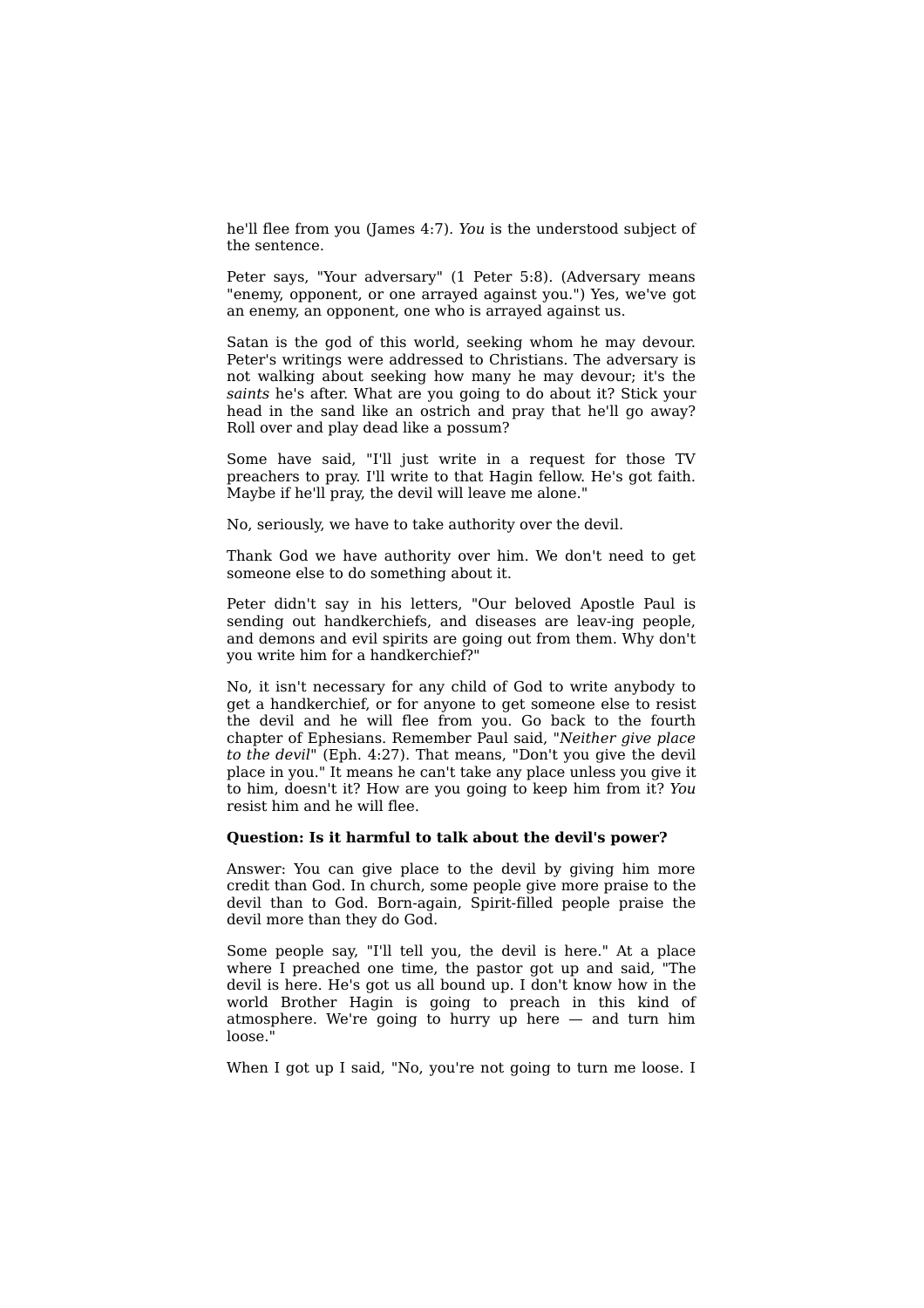haven't been bound to begin with. I'm already loose! Now it's been said, 'The devil's here.' "

(You see, the more they talked about the devil, the more frightened they got. They had been saying, "The devil's here, the devil's taken over, the devil's got it." The devil, the devil, the devil — that's all they talked about.)

I said, "The devil will come to church more regularly than most faithful saints. But what of it? Jesus is here, God is here, the Holy Spirit is here. Greater is He that's in me than he that's in the world!"

The people started straightening up in their chairs when I started talking about God. I said, "I don't know if Jesus came with you, but He came with me. Even if you didn't bring Him, I did. He's here. What do we care about the devil?"

Before long, they were jumping and shouting all over the place.

Many people talk about what the devil is doing and how he's keeping them sick and unsuccessful. They give the devil dominion over them. But if you'll talk about what God's Word says, the devil will run from you in terror.

You have authority because of the Name of Jesus!

# **Question: Can you give an example of how God uses spiritual gifts to warn us concerning the devil's tactics?**

Answer: Yes. I was holding a meeting in East Texas in the 1950s toward the close of the Korean War. One night I had something in my spirit. I knew God was speaking to a young man.

I said, "Young man, I see right out in front of you —it's only a step out in front of you  $-$  a black wall." (I could see, in the Spirit, a black wall.) I told him, "And once you step into it, you're gone. I don't know what it is  $-$  but it's something right out in front of you. I do know this much. If you'll come to this altar and give your heart to Jesus, you'll be saved and never go into that darkness."

That young man didn't come. The pastor even talked to him, but he wouldn't come.

The next week, while holding a meeting about 100 miles away, I got a letter from the pastor.

He said, "Brother Hagin, I thought you'd be interested in knowing this. The young man whom you said was going into darkness went out and got drunk. He thought he was going home, but he went into the wrong house. He began slamming,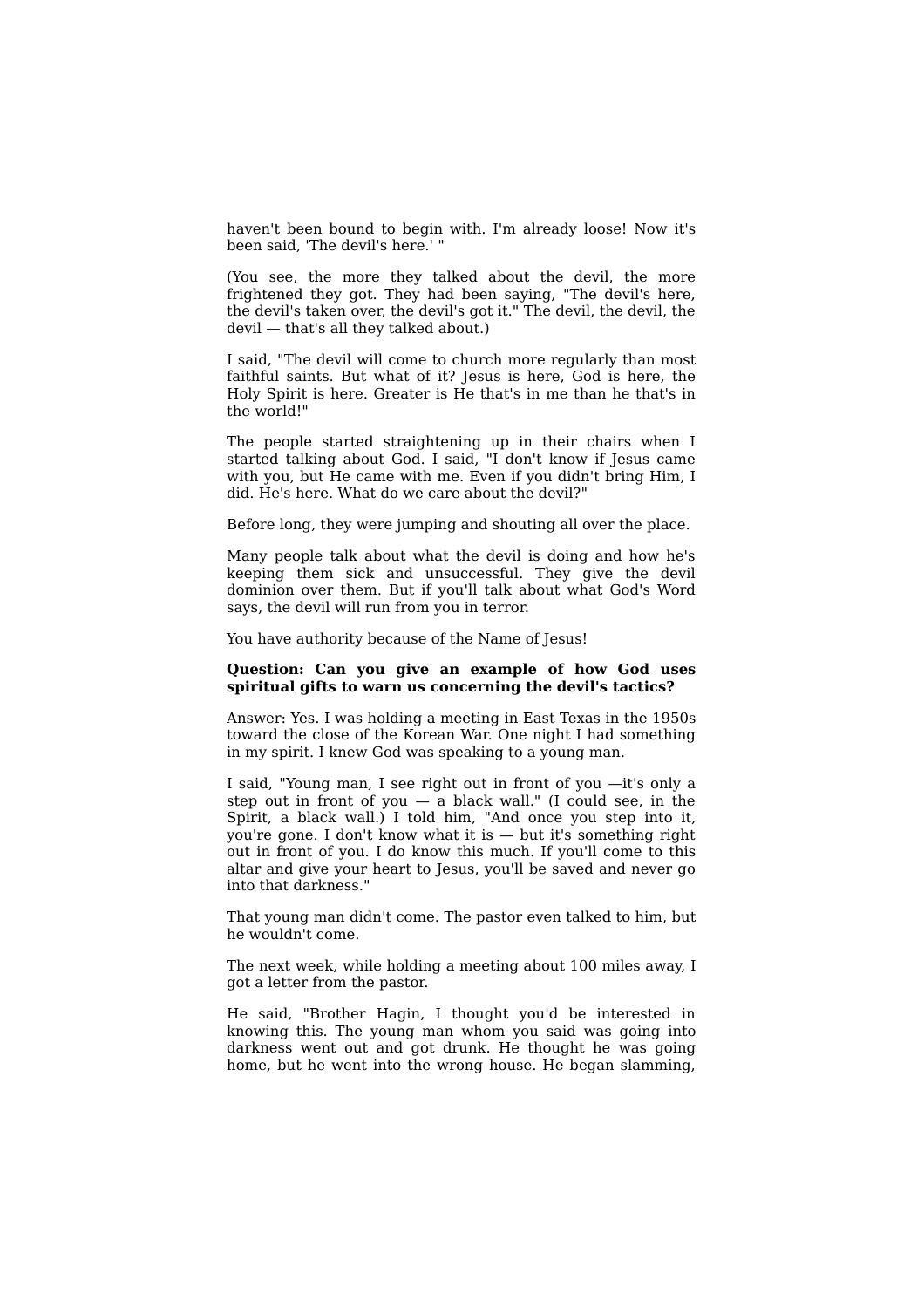hammering and knocking on the door.

He tore the screen door off and kicked the door in.

"The man of the house didn't know who was there. He unloaded both barrels of a shotgun right in the boy's face."

This pastor said, "I went to the hospital and the boy was still alive. The doctors didn't understand how he had lived, and they knew he wouldn't live long.

"I talked to him and told him who I was. You couldn't look at him, it was so pitiful. But somewhere down in his throat, I heard these words come out of him: 'Oh, why didn't I listen! Why, oh why, didn't I listen? I couldn't see this darkness out in front of me, but I could feel it.

If I had listened to God, I wouldn't have been drunk. If I had listened to God, I wouldn't have been out there And then he lapsed off and never did say anything else."

The poor fellow went out into eternity. Was it God's fault? No! God tried to get him to stop. God did His best to arrest his attention. But he didn't listen. He had the power to listen. Why didn't God overrule him? Because God doesn't work that way.

Here's another example of spiritual gifts being used to warn believers. In this case, a man was being used unwittingly by the devil. I was preaching in Oklahoma when suddenly one night, the Word of the Lord came to me.

I said, "Now, everybody listen! (There were between 400 and 500 people in the building.) This meeting will not have been over one week until a man who's in this building tonight will fall dead on his front porch — unless he comes to this altar and repents." I knew that in my spirit. I had that revelation.

I said, "The man lives close enough to this church that you could throw a stone from the church and hit his house.

He came to the altar during this meeting, and it seemed like he prayed. But he went out afterwards and told some of you, 'That preacher is a fake.' God, tonight, is calling that man to repentance."

The man never did come. I learned later he was out in front of the church laughing after the service. "Boy," he said, "that preacher tried to throw a scare into me, didn't he? But I don't scare that easy."

We closed the meeting on a Thursday night. The following Sunday the pastor called me. He said, "That man fell dead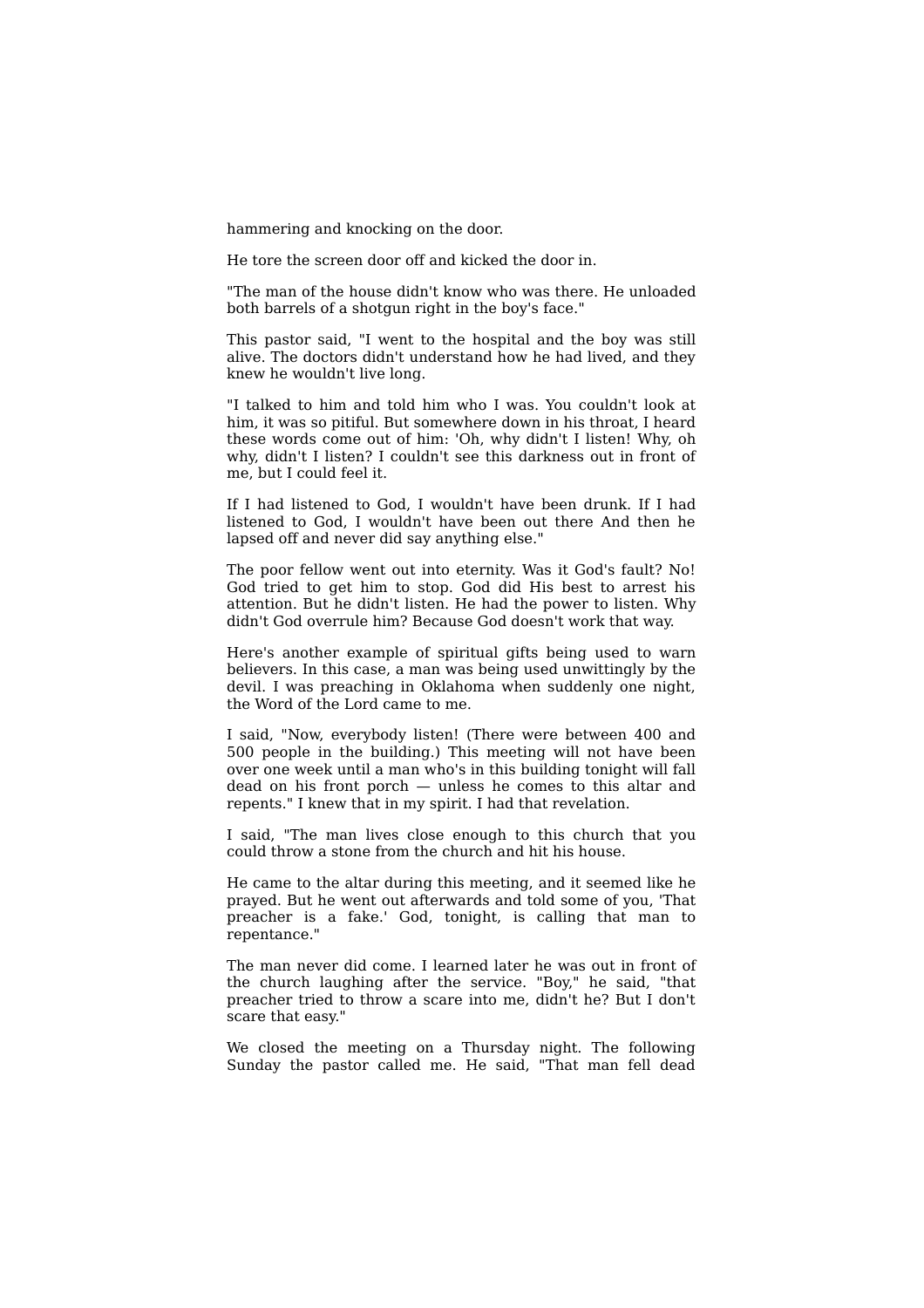yesterday afternoon on his front porch, just like you said. He lived within a stone's throw of the church."

Some people, in spite of everything God does, run over every bridge and sign and everything God puts up, and go right on to hell.

# **Question: Have you ever cast out demons that were manifesting in someone's home?**

Answer: Yes, I was holding a meeting for a pastor and his wife almost 20 years ago, and they invited me to their home. Both of them were ministers of the Gospel.

As we were sitting there talking, the wife said,

"Brother Hagin, I don't know how to say this to you, but this house we're living in has manifestations of evil spirits."

I don't know why she didn't do something about it.

She had the authority. She just didn't know it.

The pastor (he was one of the top men in his Full Gospel denomination) would hear the evil spirits go through the house and knock things over. His wife said, "I've actually spoken to one and it's spoken back to me. I've told it to go and it didn't."

I said, "I'll take care of that for you."

"Will you?" they asked. "We've thought about moving.'

"No," I said. "I'll take care of it. You won't ever see or hear these manifestations again in the Name of Jesus."

Just sitting there at the table, speaking in an ordinary conversational tone, I said, "In the Name of Jesus I command every evil spirit to leave, and all demonic activity in this home to cease." I told the couple, "Now it's gone; you'll never hear or see those demons again."

They told me last year  $-19$  years later  $-$  there was never another manifestation of that power. The pastor told me he almost had been embarrassed when his wife had brought the subject up.

But I'm not embarrassed to know the devil and demons are real, are you? They were real in Bible times, and they're just as real now as then. I'm not afraid of them. And you ought not to be not if you're a Christian, that is.

**Question: Are you ever afraid to deal with any case of insanity caused by demons?**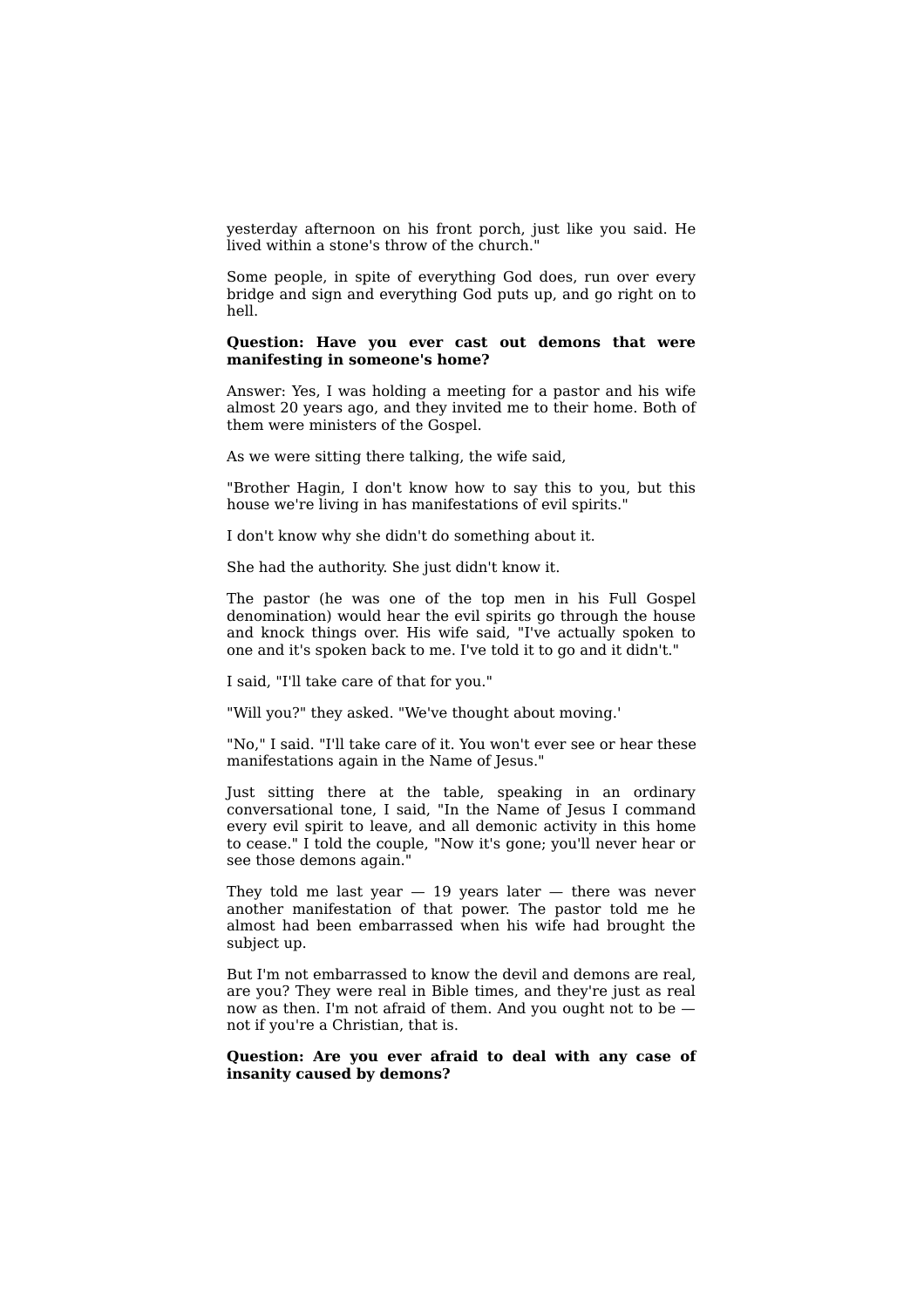Answer: No, I had an unusual experience as a 17 year old that set me free, and it doesn't bother me to deal with any case. Since then I've dealt with seven people right out of mental institutions. Doctors said they would never be any better. Six out of the seven were delivered, and the seventh may have been — I just haven't heard.

This experience I had as a young man happened as I was walking down a street in my home town. Something suddenly came down on me. The best I can describe it, it was a big black something and all the houses took on a different look. I didn't know where I was. I felt like running and screaming and pulling my hair. Something said, "You're going to wind up in the asylum."

#### But I said, "No you don't, devil, *in the Name of Jesus!"*

Thank God for that Name. I said, "In the Name of Jesus, you leave me!" It was right there three feet in front of me. I could not see it, but it was still real.

Well, that thing left me. The houses took on the right kind of look. I said, "Now you go right on and leave me alone, in the Name of Jesus."

The thing backed off. It got far enough away that it didn't bother me. But as I walked on down the street a few feet and got my mind *off* the Lord and *on* something else, suddenly it came down again. It was as if a sack had dropped over my head. I didn't know where I was. Every house took on a funny look. It seemed like my hair stood straight up on top of my head.

I wanted to start running down the street screaming and pulling my hair, and if I had, I would have been completely gone. Something said, "You're going to wind up in the asylum."

Again I said, "Oh no you don't, devil! No, you don't in Jesus' Name!" And he left. I had that same experience three times. And after the third time it never came back.

*The Name of Jesus is just as powerful as the person of Jesus. The Name of Jesus can do everything He did when He was here.* Thank God we don't have to fear the devil.

Question: Did you ever cast the devil out of a violently angry person?

Answer: Yes, and it takes the boldness, authority, and power of God. You can't do anything within yourself. The Church is a supernatural Church with supernatural equipmerit, with a supernatural God, a supernatural Jesus, and a supernatural Holy Spirit.